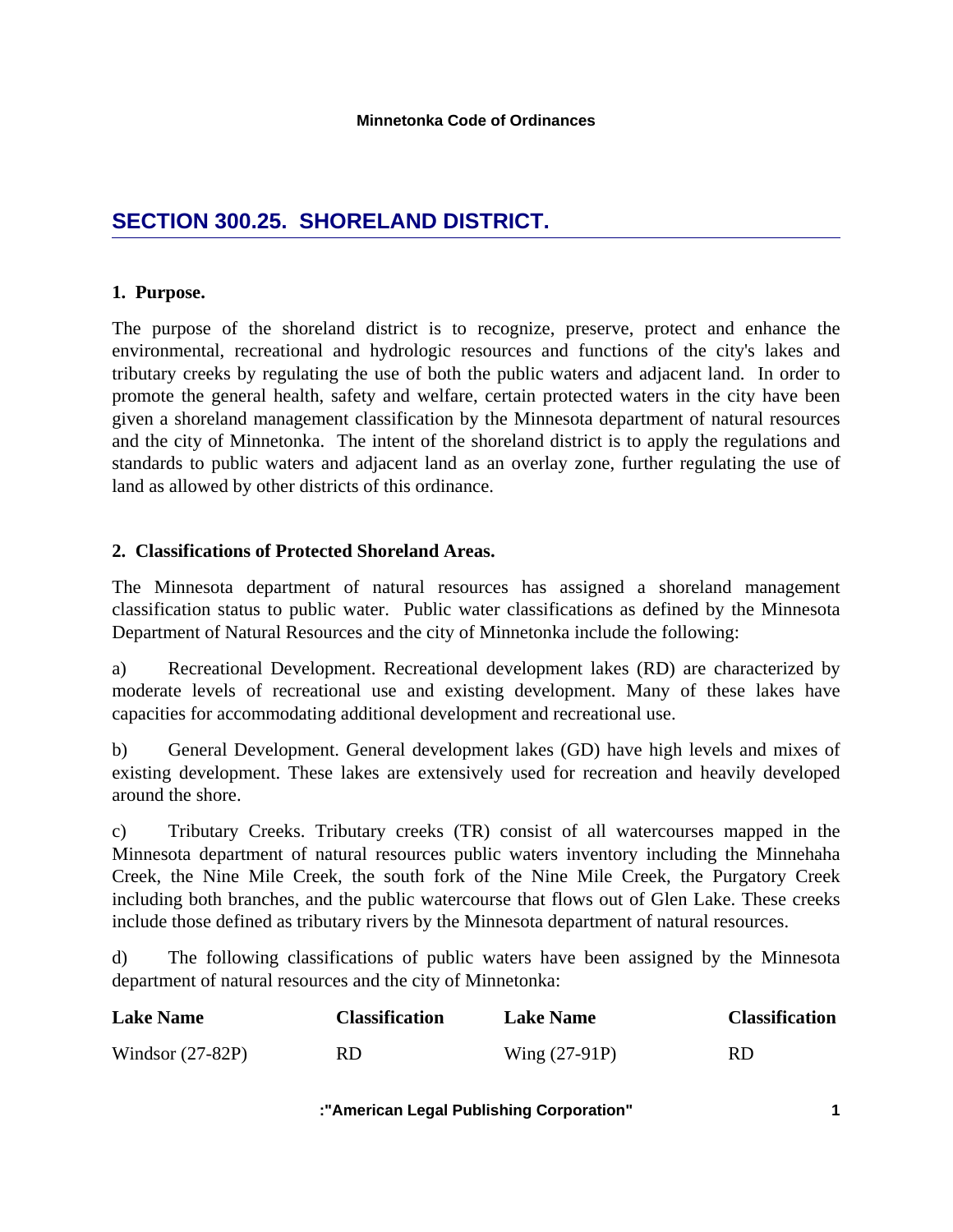| Libbs $(27-85P)$                                            | GD        |                       | Rose (27-92P)        | <b>RD</b> |
|-------------------------------------------------------------|-----------|-----------------------|----------------------|-----------|
| Shavers $(27-86P)$                                          | <b>RD</b> |                       | Glen (27-93P)        | <b>RD</b> |
| Mud (Minnetoga) (27-88P)                                    | <b>RD</b> |                       | Lone $(27-94P)$      | RD        |
| Shady Oak (27-89P)                                          | <b>RD</b> |                       | Minnetonka (27-133P) | GD        |
| Holiday $(27-90P)$                                          | GD        |                       | Crane (27-734P)      | GD        |
| Gleason (27-95P)                                            | <b>RD</b> |                       |                      |           |
| <b>Tributary Creek</b>                                      |           | <b>Classification</b> |                      |           |
| Minnehaha Creek (27-036a)                                   |           | TR                    |                      |           |
| Purgatory Creek (27-054a)                                   |           | TR                    |                      |           |
| Purgatory Creek, Eastern fork (27-055a)                     |           | <b>TR</b>             |                      |           |
| Purgatory Creek, Western fork (27-056a)                     |           | <b>TR</b>             |                      |           |
| Nine Mile Creek (27-050a)                                   |           | <b>TR</b>             |                      |           |
| Nine Mile Creek, Southern fork (27-051a)                    |           | <b>TR</b>             |                      |           |
| Unnamed tributary flowing south<br>from Glen Lake (27-052a) |           | TR                    |                      |           |

e) The following map illustrates the public waters to which the shoreland ordinance applies: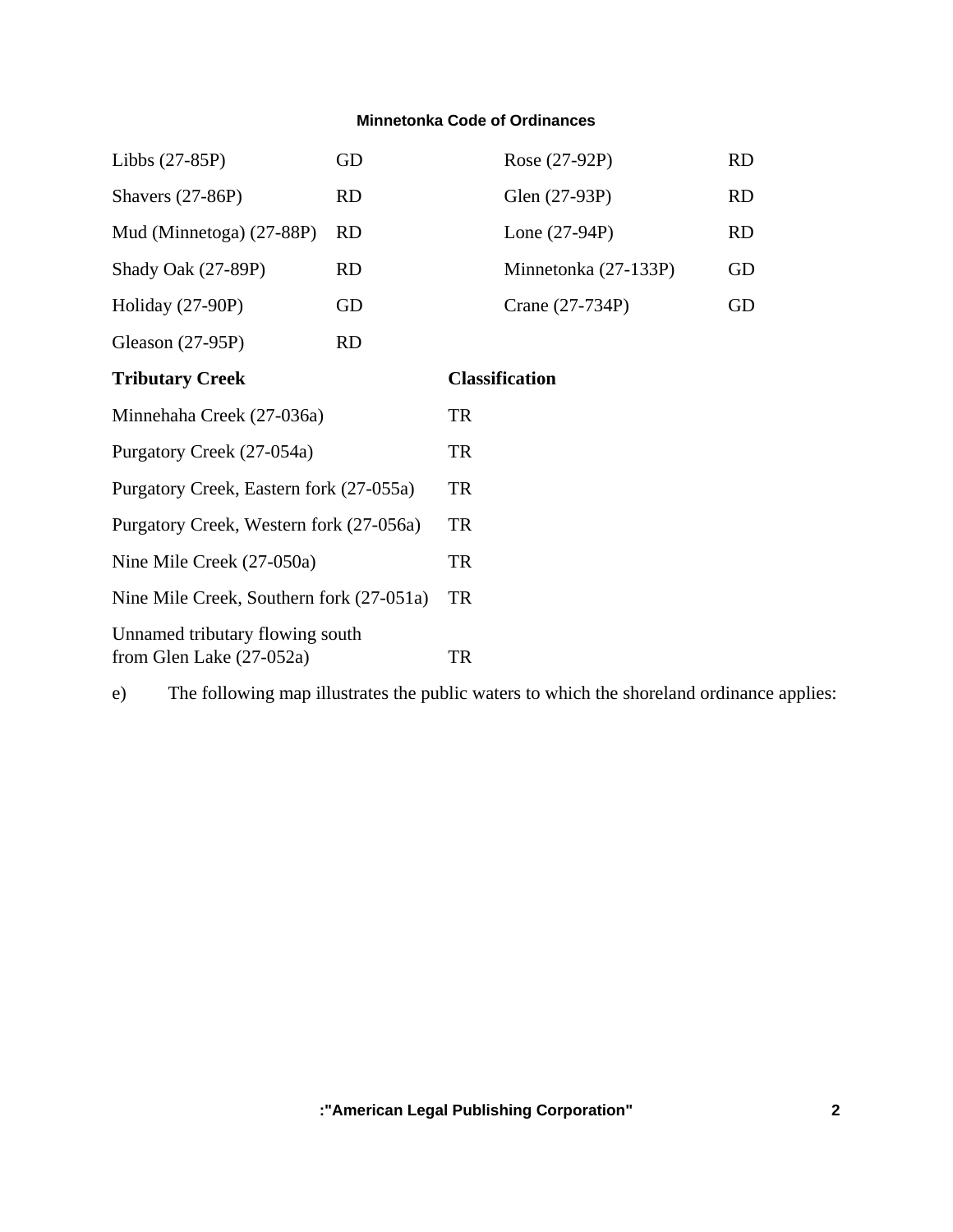

Disclaimer: This graphic represents the general locations of the public waters as defined by the DNR's public waters inventory.

## **3. Description of Shoreland District.**

The shoreland district consists of:

a) land containing or abutting public waters and assigned a shoreland management classification by the Minnesota Department of Natural Resources or the city of Minnetonka; and

b) land located within the following distances from public water:

1) 1,000 feet from the ordinary high water level (OHWL) of a lake;

 2) 300 feet from OHWL (top of bank) of a tributary creek, or the upland edge of the floodplain designated by ordinance, whichever is greater.

Properties or portions of properties may be exempt from the requirements of the shoreland district if the drainage and runoff patterns from the properties are directed outside of the drainage basin of the public water as a result of a natural topographic divide. This exemption determination will be made by the city engineer.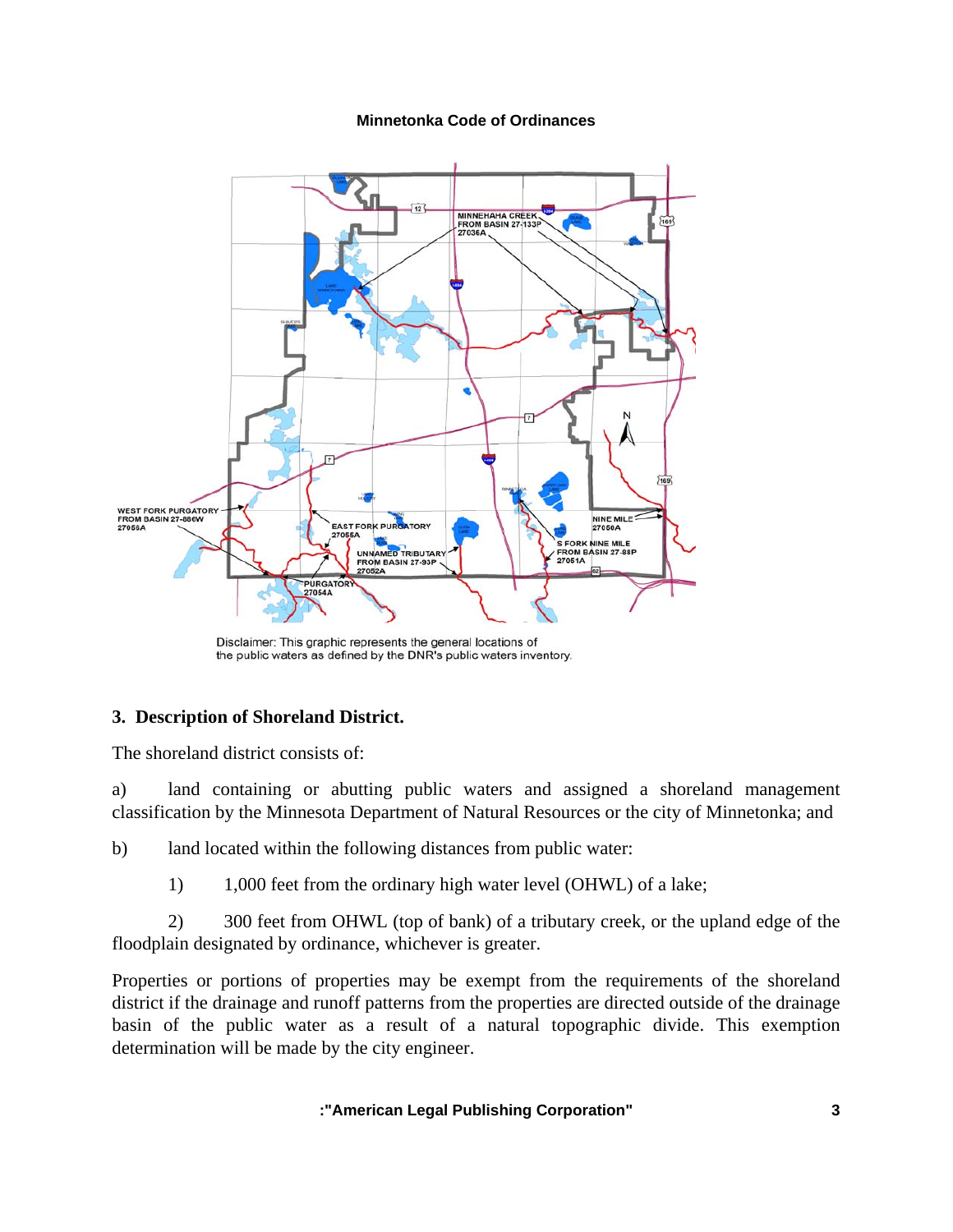## **4. Permitted uses at or Below the Ordinary High Water Level and within Shore and Bluff Impact Zones.**

At or below the ordinary high water level, and within shore and bluff impact zones, no land may be used except for one or more of the following uses:

a) residential yards;

b) wildlife and nature preserves;

c) public and private parks;

d) pervious hiking and skiing trails;

e) public utilities;

f) public and approved flood control structure, ponding and drainage facilities and associated accessory appurtenances;

g) environmental monitoring or control facilities, including those related to water quality and wildlife regulation;

h) docks no wider than 8 feet unless a permit is obtained from the Minnesota department of natural resources, boat lifts and mooring structures;

i) foot bridges over a creek if it does not obstruct passage or block navigation and is permitted by the Minnesota department of natural resources;

j) beaches;

k) public fishing piers;

l) soil stabilization techniques permitted by the Minnesota department of natural resources; and

m) retaining walls if needed to control existing conditions of erosion as field verified by staff, but only if there is absolutely no other alternative to protect the integrity of the slope.

## **5. Conditional Uses at or Below the Ordinary High Water Level and within Shore and Bluff Impact Zones.**

At or below the ordinary high water level and within shore and bluff impact zones, land may be used for the following only by conditional use permit and only in conformance with the standards specified in section 300.26 of this code:

 **:"American Legal Publishing Corporation" 4** a) private and public recreational uses, including golf courses, ballfields, playfields, picnic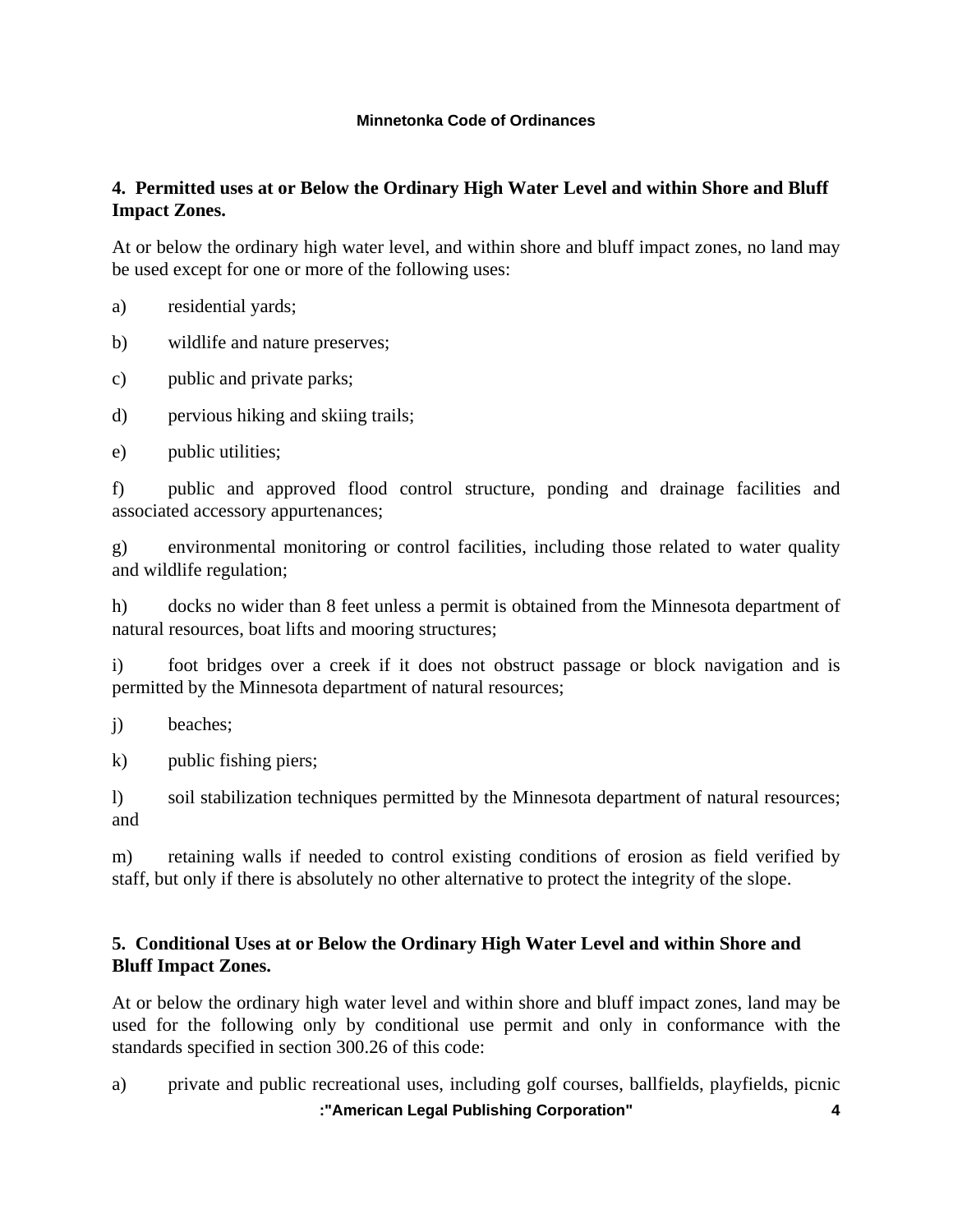grounds, boardwalks, impervious trails, non-motorized public water craft landings, marinas, and boat ramps; or

b) private ponding and drainage facilities.

## **6. Uses on Lands Outside the Shore and Bluff Impact Zones.**

Permitted and conditionally permitted uses on lands outside the shore and bluff impact zones are those uses allowed and regulated by applicable underlying zoning districts.

## **7. Shoreland District Standards, Based on Classifications.**

The following standards apply to all land within the shoreland district based on proximity to the specified classifications:

|               |                                                                      | <b>General</b><br>Development<br>(GD) | <b>Recreational</b><br><b>Development</b><br>Creeks(RD) | <b>Tributary</b><br>(TR) |
|---------------|----------------------------------------------------------------------|---------------------------------------|---------------------------------------------------------|--------------------------|
| a)            | Minimum lot area for 22,000<br>riparian lots:                        | square feet                           | 22,000<br>square feet                                   | 22,000<br>square feet    |
| b)            | Minimum lot area for<br>non-riparian single family<br>homes, $R-1$ : | 22,000<br>square feet                 | 22,000<br>square feet                                   | 22,000<br>square feet    |
| $\mathbf{c})$ | Minimum lot area for<br>non-riparian single<br>family homes, R-2:    | 15,000                                | 15,000                                                  | 15,000                   |
| $\rm d)$      | Minimum lot area for<br>non-riparian<br>duplexes, R-2:               | square feet<br>20,000                 | square feet<br>20,000                                   | square feet<br>20,000    |
|               |                                                                      | square feet                           | square feet                                             | square feet              |
| e)            | Minimum lot area for<br>non-riparian<br>triplexes, R-3:              | 10,890<br>square feet                 | 10,890<br>square feet                                   | 10,890<br>square feet    |
| f)            | Minimum lot area for<br>non-riparian                                 |                                       |                                                         |                          |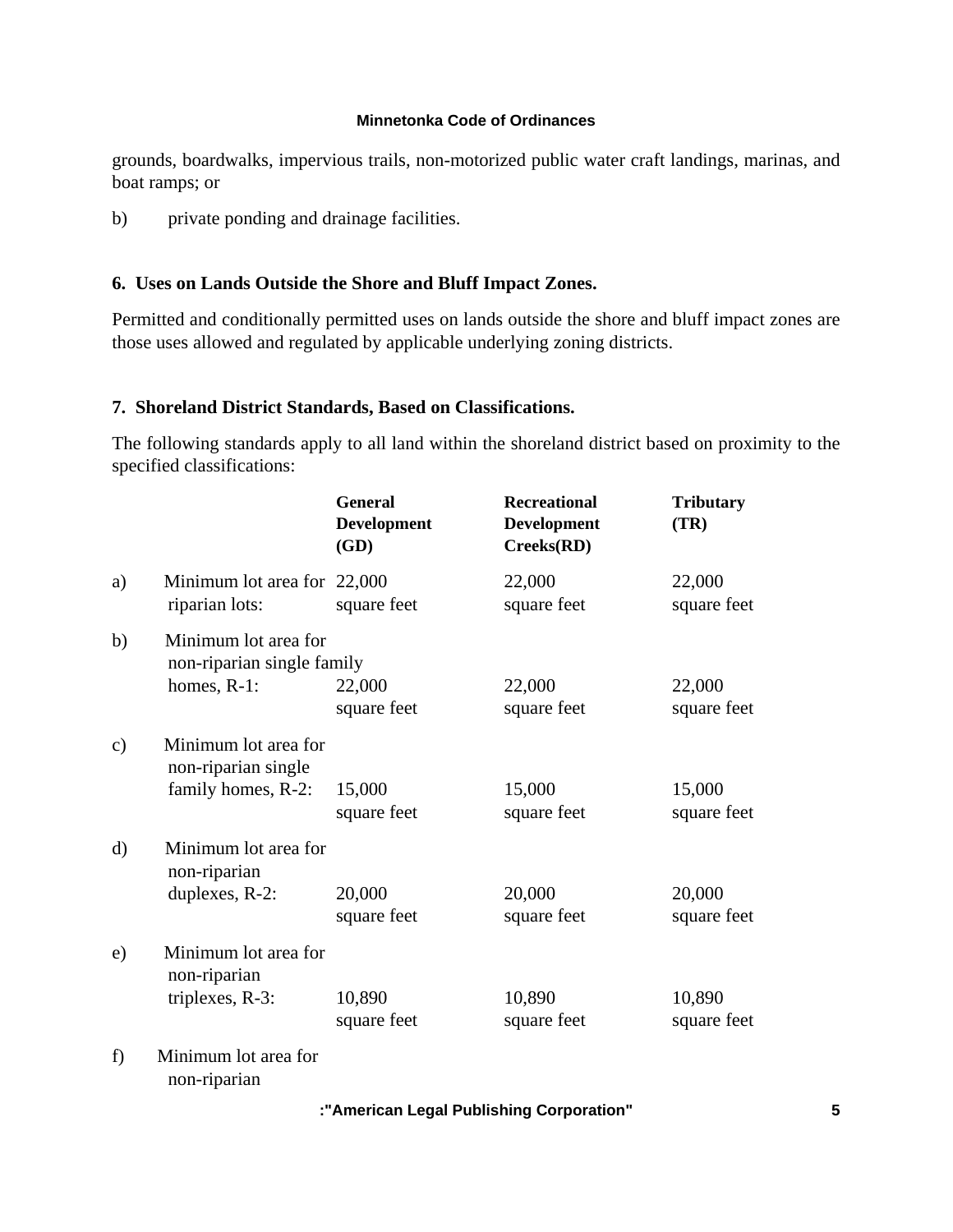|            | multi-family<br>residential units,<br>R-3, R-4, and R-5:                                                                                                                                                                                                                                                                                                                     | 30,000<br>square feet | 30,000<br>square feet | 30,000<br>square feet |  |
|------------|------------------------------------------------------------------------------------------------------------------------------------------------------------------------------------------------------------------------------------------------------------------------------------------------------------------------------------------------------------------------------|-----------------------|-----------------------|-----------------------|--|
| g)         | Minimum water<br>frontage at lot line:                                                                                                                                                                                                                                                                                                                                       | 75<br>feet            | 75<br>feet            | 75<br>feet            |  |
| h)         | Elevation of the lowest<br>floor above the<br>OHWL:                                                                                                                                                                                                                                                                                                                          | 2 feet                | 2 feet                | 2 feet                |  |
| $\ddot{i}$ | Minimum setbacks from the<br><b>OHWL</b> for principal<br>structures, and accessory<br>structures, including decks,<br>patios, tennis courts,<br>sport courts, swimming pools<br>(including the apron<br>of the pool), walls, retaining<br>walls (unless permitted<br>due to existing conditions<br>of erosion) and any<br>fence that obstructs lake<br>views such as picket |                       |                       |                       |  |
|            | or privacy fence:                                                                                                                                                                                                                                                                                                                                                            | 50 feet               | 75 feet               | 50 feet               |  |

Fences that are 6 feet in height or less and do not obstruct views such as chain link or wrought iron can extend up to the OHWL but not into any adjacent wetland.

| Maximum height of |         |         |         |
|-------------------|---------|---------|---------|
| structures:       | 35 feet | 35 feet | 35 feet |

 If a variance is requested from this standard the city may consider, in addition to other relevant factors, the following criteria in

order to minimize the shoreland impact:

1) proximity to the public water;

 2) screening of structures and vehicles as viewed from the water in summer leaf-on conditions;

- 3) amount of open space;
- 4) amount and location of water quality treatment systems that are beneficial to the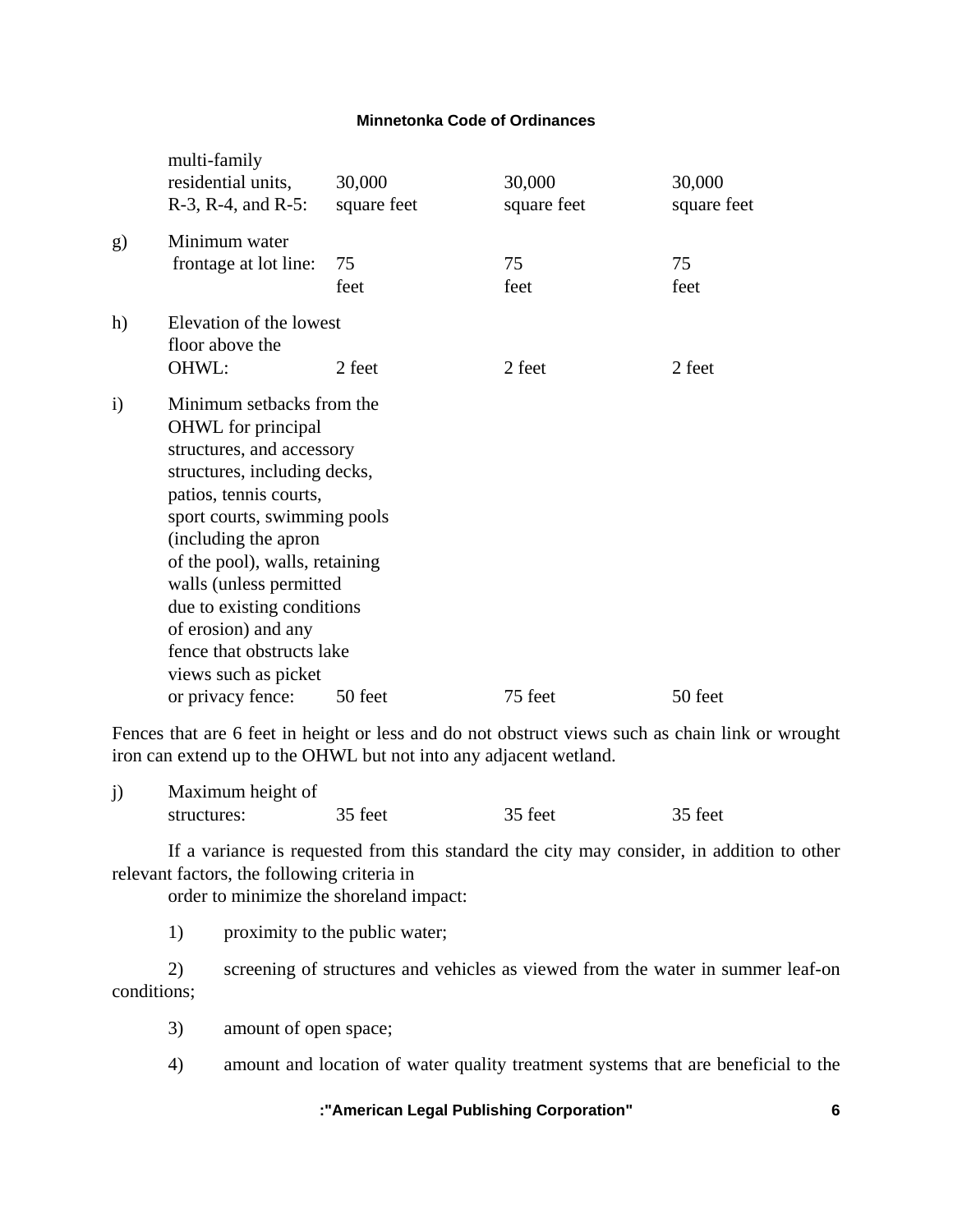receiving public water; and

 5) methods that implement shoreland management strategies to protect the public water, which may include vegetative protection and enhancement, creation of wildlife habitat, or water quality enhancement strategies.

| $\bf k$  |       | Maximum impervious<br>surface coverage for the<br>portion of land on a lot<br>that is within 150 feet of |            |            |  |
|----------|-------|----------------------------------------------------------------------------------------------------------|------------|------------|--|
|          | OHWL: | 30 percent                                                                                               | 30 percent | 30 percent |  |
| $\bf{I}$ |       | Maximum impervious<br>surface coverage for the<br>portion of land on a lot<br>that is beyond 150 feet of |            |            |  |
|          | OHWL: | 75 percent                                                                                               | 75 percent | 75 percent |  |

 The city may allow credit for pervious hard surfaces such as pavers or pervious concrete to the extent of the proven infiltration rate for the pervious pavement area. For example if pervious pavers are installed in an area totaling 100 square feet, and the pavers are proven to infiltrate 14 percent of the area, up to 14 square feet may be subtracted from the impervious surface coverage.

| m) | Minimum structure            |                       |         |         |  |  |
|----|------------------------------|-----------------------|---------|---------|--|--|
|    | setback from top of bluff,   |                       |         |         |  |  |
|    |                              | when the grade of the |         |         |  |  |
|    | bluff is at least 30 percent |                       |         |         |  |  |
|    | or greater, except           |                       |         |         |  |  |
|    | for structures built on      |                       |         |         |  |  |
|    | post footings,               |                       |         |         |  |  |
|    | stairways and                |                       |         |         |  |  |
|    | landings:                    | 30 feet               | 30 feet | 30 feet |  |  |
|    |                              |                       |         |         |  |  |

(Amended by Ord. 2011-30, adopted December 19, 2011)

## **8. Shoreland District Standards, General.**

The following standards apply to all land in the shoreland district:

a) Water oriented accessory structures:

 1) must not exceed 120 square feet in size, or 10 feet in height, exclusive of safety rails. Detached decks must not exceed eight feet above grade at any point;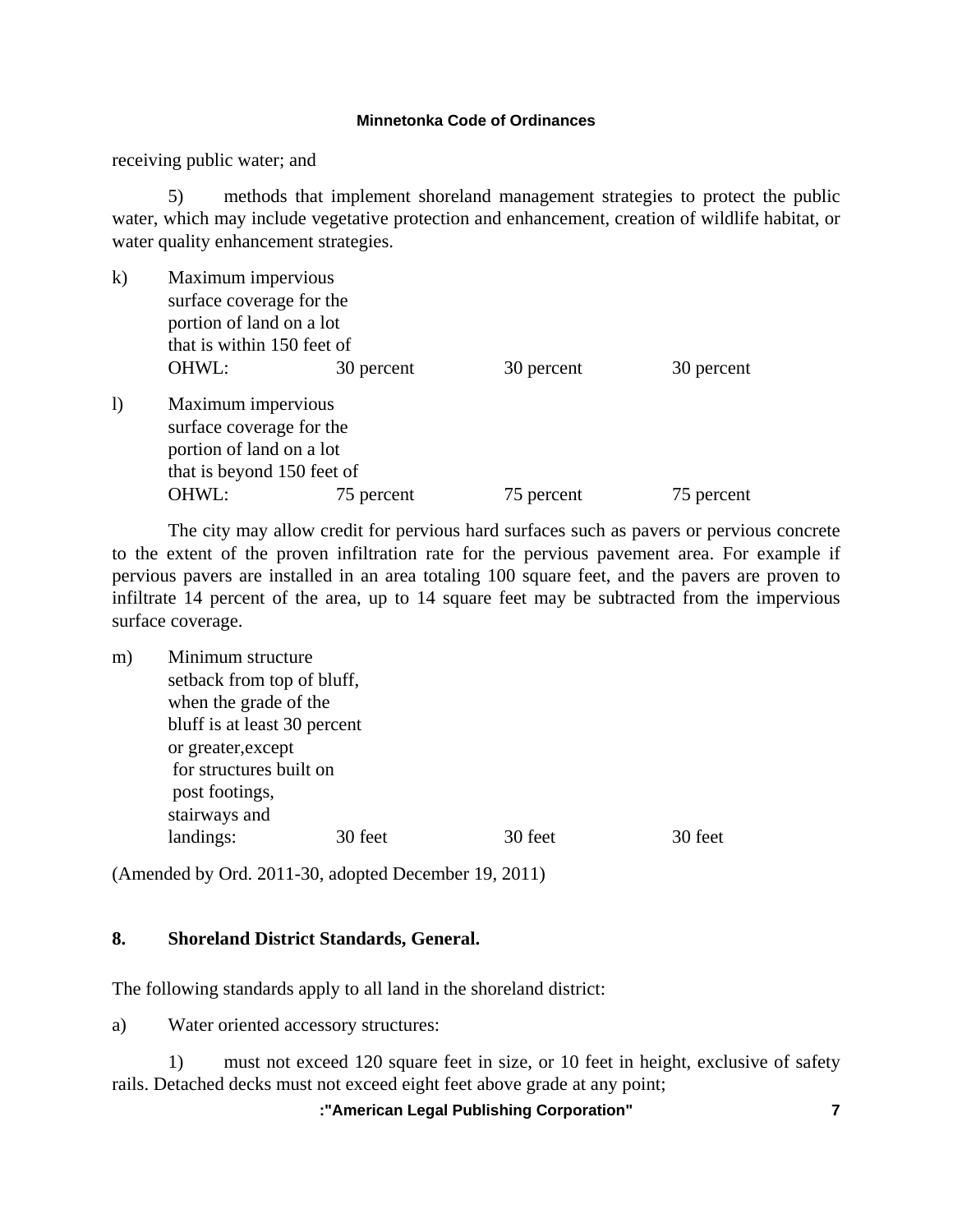2) must be setback from the OHWL 10 feet;

3) must meet the standards of sections 300.23 and 300.24;

4) must not exceed one per lot;

 5) must be treated to reduce visibility as viewed from the public water and adjacent shorelands by vegetation, topography, increased setbacks, or color, assuming summer-leaf on conditions;

 6) must not be designed or used for human habitation and must not contain a water supply or sewage treatment facilities;

7) cannot be used principally for water craft storage; and

 8) may use the roof as a deck with safety rails, but not with enclosed walls or as a storage area.

b) The person proposing any land altering activity on a riparian property, such as building a structure, road or driveway, or grading activity, that will impact a topographic area having an average slope of 12% or more measured over a horizontal distance of 50 feet or more, must demonstrate that the land altering activity will not impact the public water regulated by this section and must;

1) demonstrate that soil erosion will not occur as a result of the project activity;

2) demonstrate preservation of the existing vegetation to the extent practical; and

 3) provide screening of structures such as buildings and vehicles as viewed from the water in summer leaf on conditions.

 In no instance is land altering activity on a riparian property allowed on a slope averaging 20% or greater if it will have an adverse impact on the public water regulated by this section, such as erosion, loss of vegetation, or loss of screening as viewed from the lake. If the applicant can demonstrate that the land altering activity will not have an adverse impact on the public water then the activity must comply with the section 300.28 subsection 20, the steep slope ordinance. Stairways, landings and permitted retaining walls are exempt from this requirement.

c) All impervious surface runoff must be treated in accordance with the requirements of the city and appropriate watershed district. Treatment may include site retention, skimmers, weirs, infiltration basins, storm water sedimentation ponds of appropriate scale, or other acceptable methods. Facilities serving this purpose must be properly maintained and serviced by the property owner.

d) Discharge into the public waters must occur at a rate no greater than the rate allowed by the city engineer in accordance with the city's water resources management plan and appropriate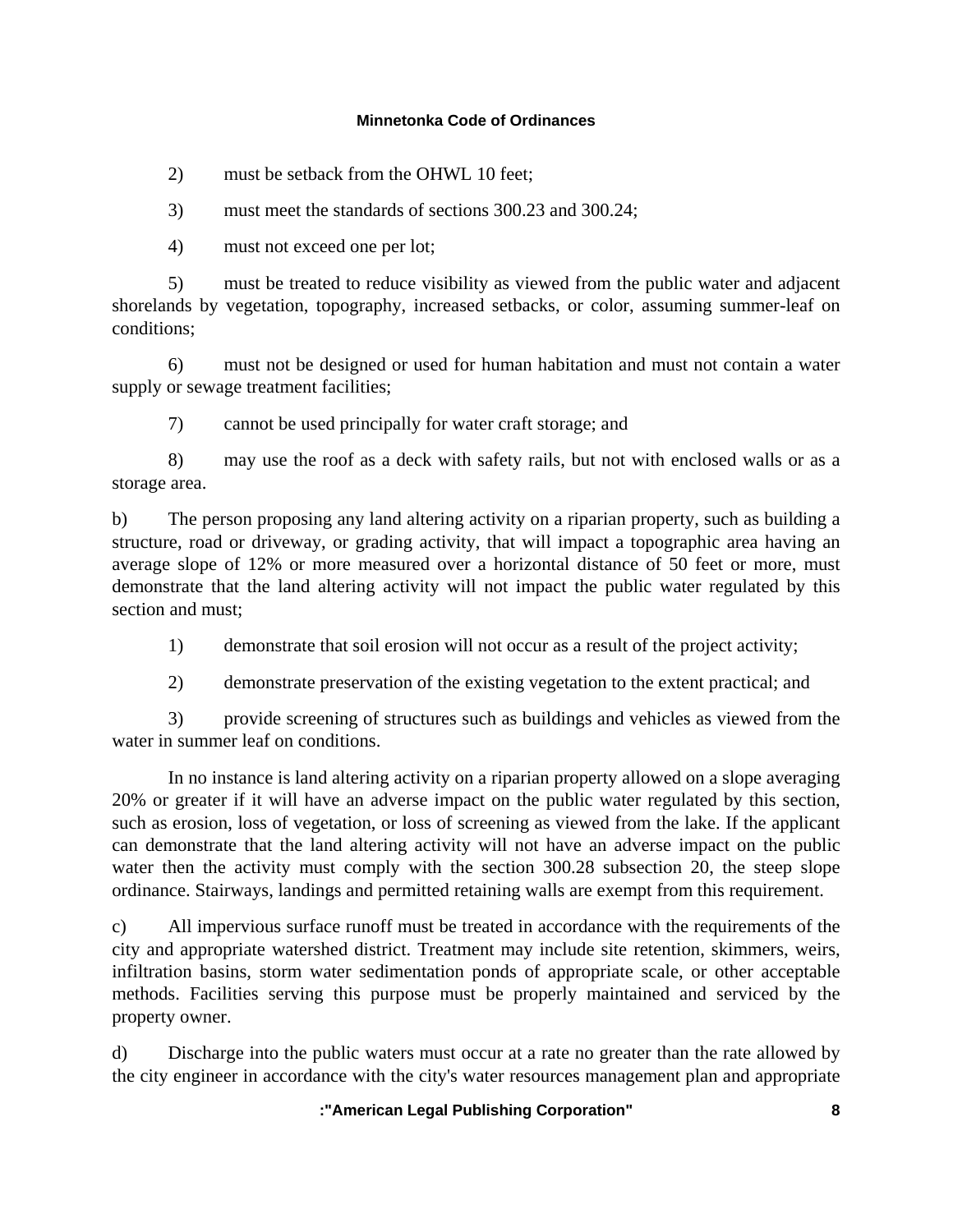watershed district requirements.

e) All construction projects must provide erosion and sediment control as required by the city.

f) No building permit will be issued by the city for the construction or alteration of any principal structure on property adjoining a lake or tributary creek if that structure is not served by the city's sanitary sewer system.

g) No structure may be placed nearer than 50 feet from the boundary of an unplatted cemetery or significant historic site protected under Minnesota statute section 307.08 unless necessary approval is obtained from the Minnesota state historic preservation office.

h) Each lot wholly or partially within the shoreland district and created through a subdivision must be suitable in its natural state for the proposed use with minimal alteration. Suitability analysis by the city must consider susceptibility to flooding, existing wetlands, soil and rock formations with severe limitations for development, severe erosion potential, steep topography, near-shore aquatic conditions unstable for water-based recreation, important fish and wildlife habitat, presence of significant historic sites, or any feature of the natural land likely to be harmful to the health, safety, or welfare of future residents of the proposed subdivision or the community.

i) Roadways, parking areas, driveways and trails must meet the following standards:

Where feasible, all roadways, parking areas, driveway areas, trails and any retaining wall if it is structurally integral to the construction of these items must meet the setback requirements established for principal structures. If no feasible placement alternative exists, they must be designed to minimize adverse impacts to the public water and must not be constructed in the shore or bluff impact zones except as allowed under subdivision 5 of this section.

 2) Roadways and drives may cross a public water. Footings for bridges may be allowed in the shore or bluff impact zone if they are designed to minimize adverse impacts to the public water.

3) Vehicles may not be parked in shore or bluff impact zones.

4) Vegetation must be used to screen parking areas when viewed from the water.

j) Stairways, lifts, and landings must meet the following standards:

 1) Stairways and lifts are the preferred alternative to major topographic alterations for achieving access up and down bluffs and steep slopes to shore areas.

 2) Stairways and lifts must not exceed six feet in width on residential lots. Wider stairways may be used for commercial properties and public open space recreational properties if approved as part of the site plan.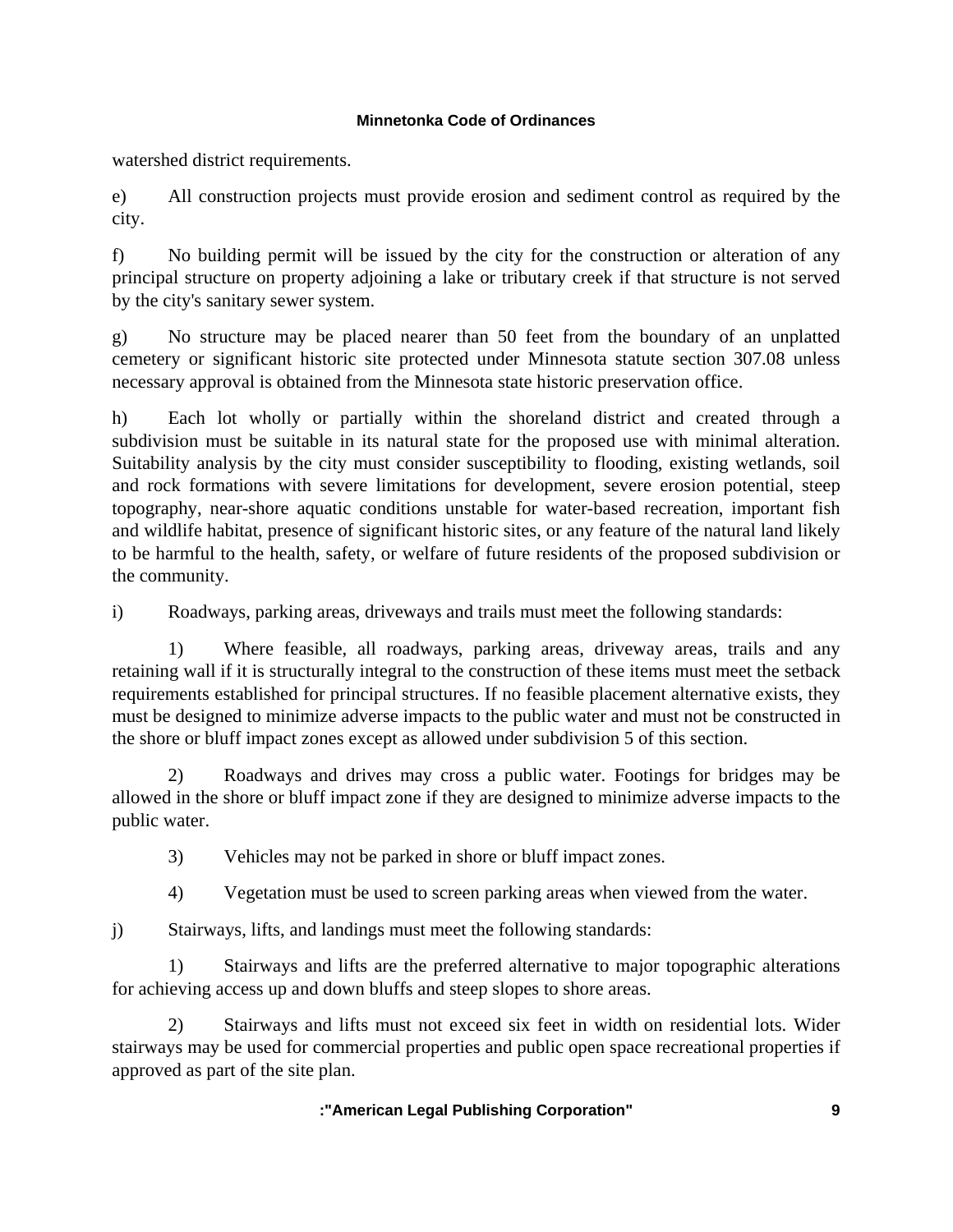3) Landings for stairways and lifts on residential lots must not exceed 32 square feet in area. Landings larger than 32 square feet may be used for commercial properties and public open space recreational properties if approved as part of the site plan.

4) Canopies or roofs are not allowed on stairways, lifts or landings.

 5) Stairways, lifts and landings may be either constructed above the ground on posts or pilings, or placed into the ground, provided they are designed and built in a manner that ensures control of soil erosion.

 6) Facilities such as ramps or mobility paths for physically handicapped persons are also allowed for achieving access to shore areas, provided that the dimensional and performance standards in items 2) through 5) are met.

k) Controlled access lots except those that existed prior to March 24, 2008, must meet the following standards:

 1) Lots intended as controlled accesses to public waters for use by owners of non-riparian lots are permissible if they meet or exceed all of the standards below.

 2) They must meet the width and size requirements for single family residential lots and be suitable for the intended uses of controlled access lots.

 3) They must be jointly owned by all purchasers of lots in one subdivision or by all purchasers of non-riparian lots in one subdivision who are provided riparian access rights on the access lot.

 4) The maximum number of watercraft docking or mooring at any controlled access lot is limited to six unless the width of the lot (keeping the same lot depth) is increased by one third of the required riparian frontage for every additional dock or moored watercraft.

 5) Covenants or other legal instruments must be executed, specifying which owners have authority to use the access lot and what activities are allowed. These activities cannot significantly conflict with general public use of the public water.

(Amended by Ord. 2011-30, adopted December 19, 2011)

## **9. Exceptions to Structure Setback and Impervious Surface Requirements.**

The following are exceptions to the setback and impervious surface requirements for structures:

a) Setback requirements from the ordinary high water level do not apply to piers, permitted docks, boat lifts, and mooring structures. The location of these structures is controlled by applicable state and local regulations. or docks. The location of piers and docks shall be controlled by applicable state and local regulations.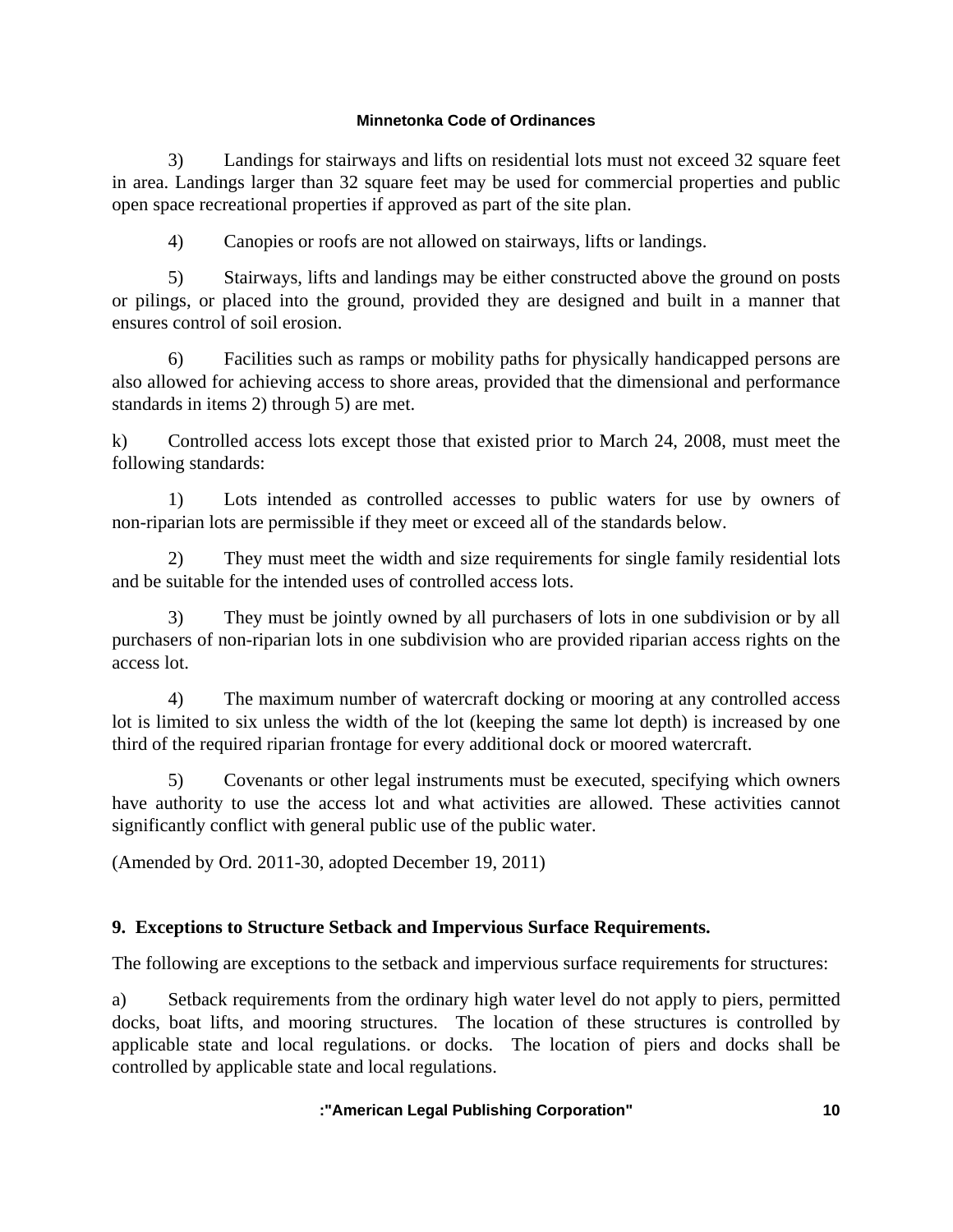b) There is no setback from the ordinary high water level or from top of bluff for overhead utility poles and lines that are less than two feet in diameter, underground utility lines and distribution equipment, fences, light poles, traffic signals, traffic regulatory signs, mailboxes, and other equipment that is associated with an essential public service.

c) There is no setback from the OHWL or from top of bluff for stairways and landings no wider than 6 feet on residential lots and for stairways and landings on commercial properties or public open space recreational properties if approved as part of a site plan.

d) Shoreland R-1 lots of record existing as of February 12, 1966 may maintain the following reduced setbacks from the OHWL under the following conditions but must comply with all other setbacks:

 1) The setback for the principal structure and accessory structures including tennis courts, sport courts, swimming pools (including the apron of the pool), walls, retaining walls (unless permitted due to existing conditions of erosion) and any fence that obstructs lake views such as picket or privacy fence, may be determined by a line drawn from the closest shoreward corners of the two immediately adjacent principal structures, as long as there is a minimum setback of 35 feet for principal structures and accessory structures.

 2) The setback for an unenclosed or uncovered attached deck or patio may be determined by a line drawn from the closest shoreward corners of the two immediately adjacent principal structures or any attached deck or patio to that principal structure, as long as there is a minimum setback of 25 feet.

If one of the adjacent lots is vacant, the closest shoreward corner of the principal structure on the nearest developed lot past the vacant lot will be substituted for the vacant lot.

## **Figure 25**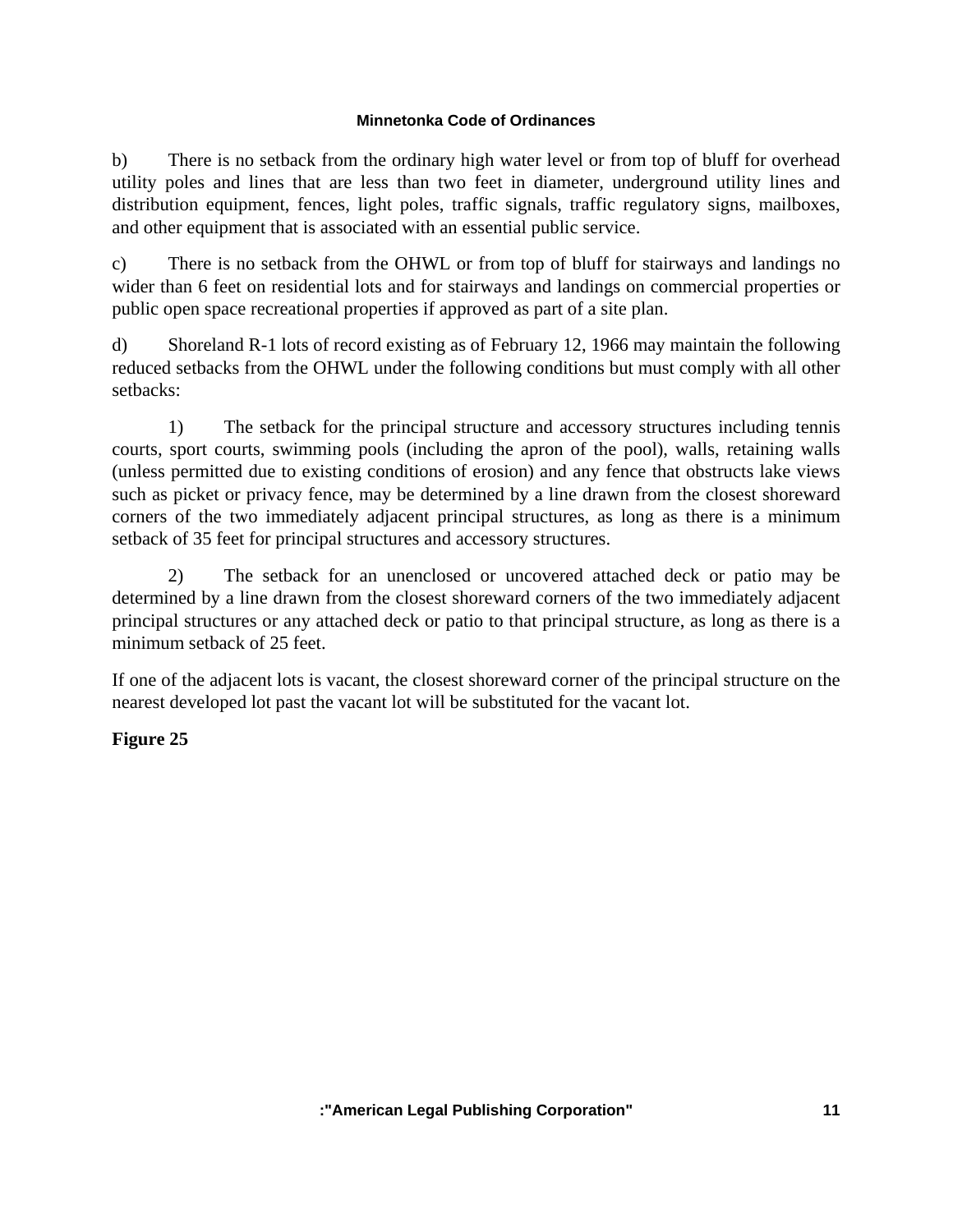

e) In order to qualify for one of the above setback exceptions, the applicant must provide documentation acceptable to the city to verify adjacent and average setbacks.

## **10. Additional Standards for a Planned Unit Development.**

The applicant for a planned unit development (PUD) that is wholly or partially in the shoreland district must meet the following requirements in addition to the requirements of section 300.22:

a) If the property is already fully developed under its current zoning status but is being redeveloped, the project must:

 1) preserve the natural features on the site and comply with the city's ordinances and standards designed to protect the natural environment, including regulation pertaining to steep slopes, trees, wetlands, and floodplains; and

 2) provide open space that is at least twenty percent of the total project area. Open space is defined as land in its undeveloped state except that passive recreational uses such as trails or picnic areas may be included in the open space calculation;

b) If a property is undeveloped or could be further subdivided under its current zoning status, then 50 percent of the natural area must be preserved as designated by the city. This area must be protected by a conservation easement or restrictive covenants;

c) In the case of either (a) or (b), impervious cover within the PUD cannot exceed 40 percent. All impervious cover must also comply with this section.

## **11. Alteration of Shoreland.**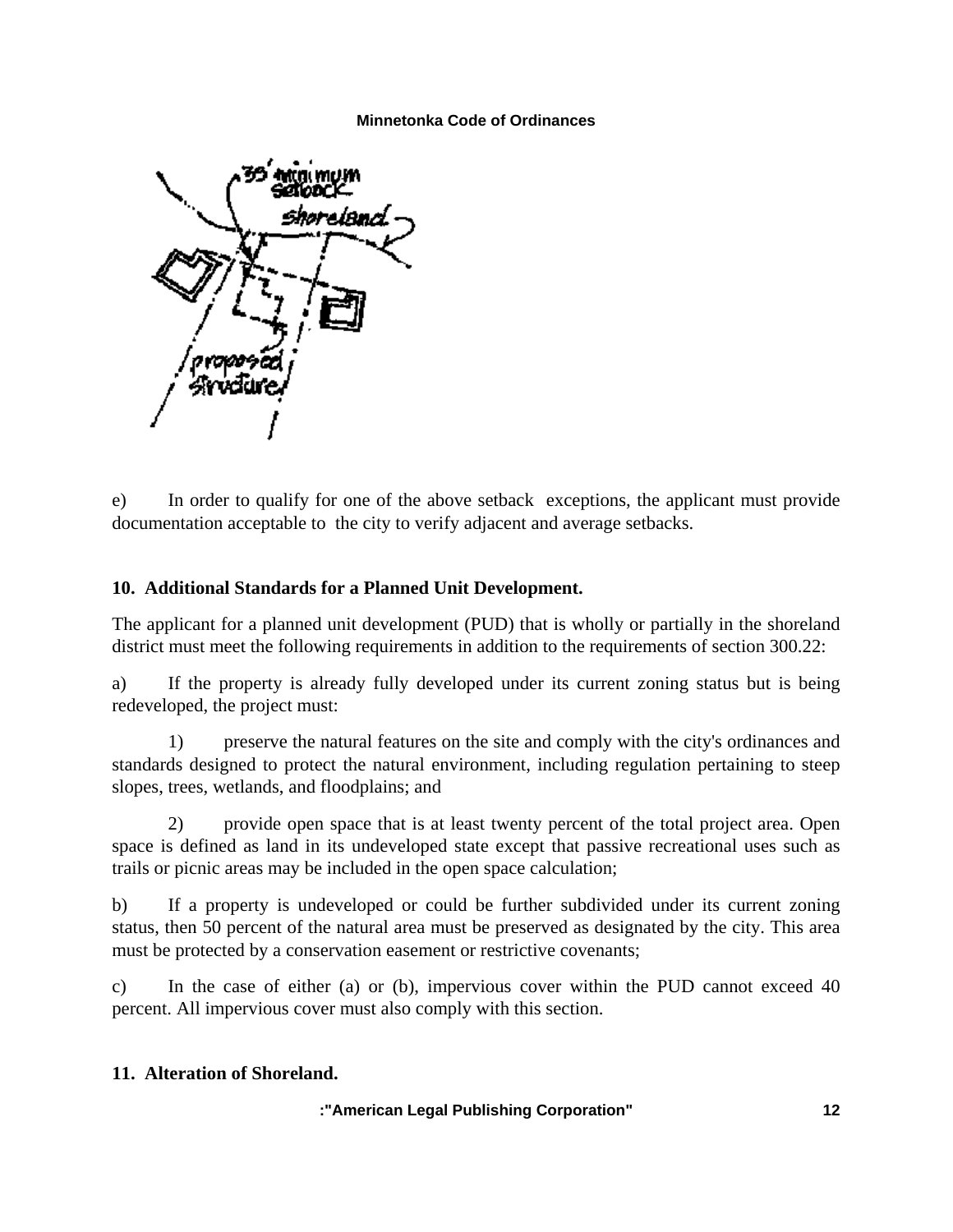The removal of natural vegetation within shore and bluff impact zones must be restricted to prevent erosion into public waters, to consume nutrients in the soil and to preserve shoreland aesthetics. Removal of natural vegetation, grading and filling in the shoreland district is subject to the following provisions:

a) intensive clearing, as defined in this ordinance, of natural vegetation within shore and bluff impact zones is prohibited;

b) in shore and bluff impact zones, limited clearing of trees and shrubs and cutting, pruning and trimming of trees is allowed to provide a view to the water from the principal structure, to control noxious or invasive vegetation, or to accommodate the placement of stairways and landings, picnic areas, access paths, beach and watercraft access areas, and permitted water oriented facilities, provided that:

 1) structures, vehicles, or other facilities are screened as viewed from the water, assuming summer, leaf-on conditions.

2) existing shading of water surfaces is preserved along tributary creeks; and

 3) natural vegetation must be restored during and after all construction projects to retard surface runoff and soil erosion.

The above provisions are not applicable to the removal of trees, limbs, or branches that are dead, diseased, or pose safety hazards.

c) any grading, filling or excavation in the shoreland district which will change or diminish the course, current or cross-section of a public water must be approved by the Minnesota Department of Natural Resources.

## **12. Administration.**

The city must notify and supply the Minnesota Department of Natural Resources with plans and information as follows:

a) notices of public hearings for all variances, and conditional use permits in shoreland districts must be submitted at least 10 days prior to such hearings;

b) a copy of the final decision regarding variances or conditional use permits must be submitted within 10 days after a decision has been made;

c) all preliminary plats within the shoreland district must be submitted at least 10 days before the meeting;

d) all approved final plats must be submitted within 10 days after a decision has been made; and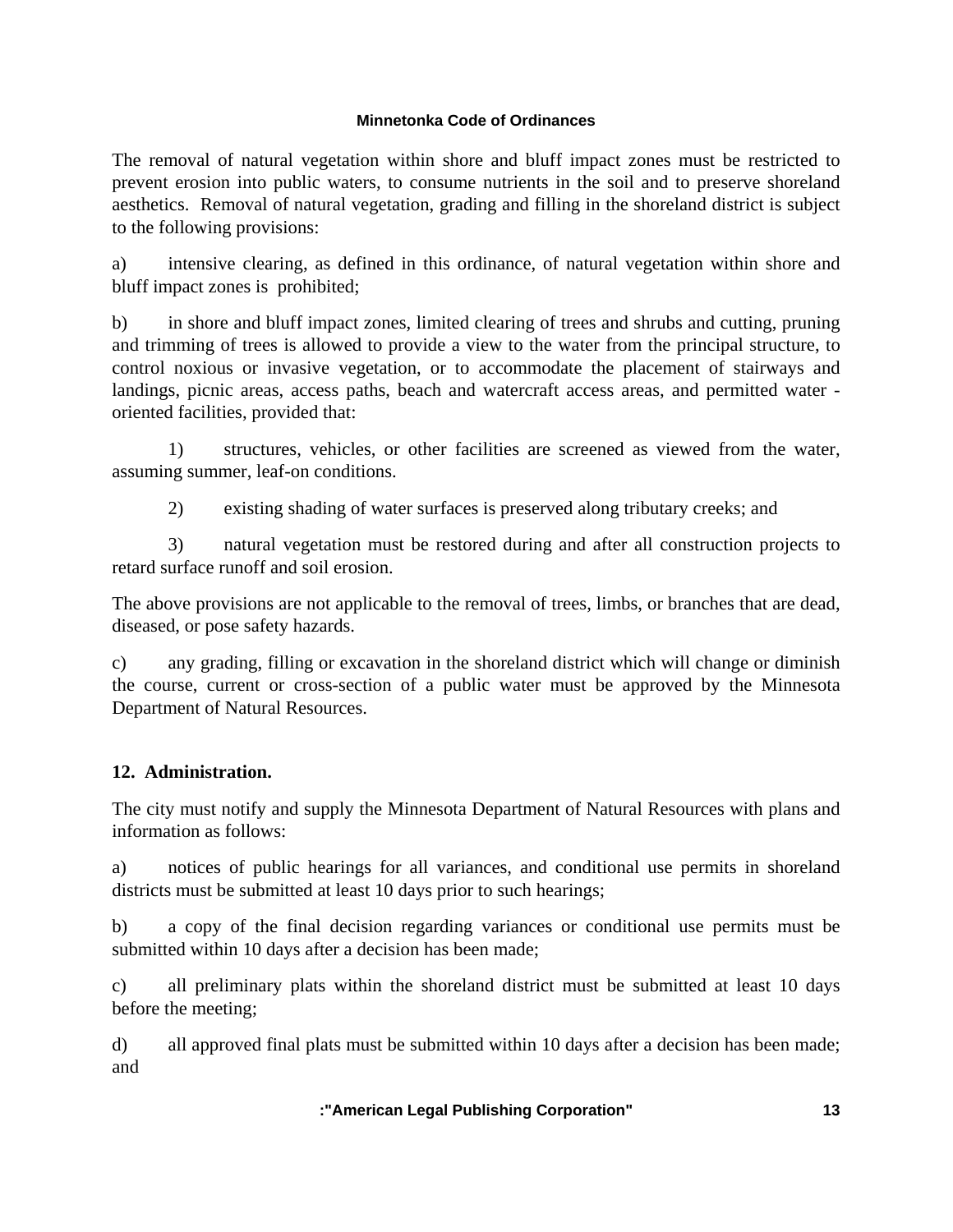e) when a variance, CUP or preliminary plat in the shoreland district is approved after the department of natural resources has formally recommended denial in the hearing record, the notification to the department of natural resources of the approval must also include the findings of the planning commission or city council which supported the approval.

(Amended by Ord. 2012-07, adopted June 25, 2012; Ord. 2008-08, adopted March 24, 2008; amended by Ord. #2004-27, adopted August 23, 2004; amended by Ord. #2004-26, adopted August 23, 2004)

## **19. Tree Protection.**

a) Purpose. The goal of this subdivision is to preserve as much as practical Minnetonka's highly valued tree natural resources, ecosystems and viewsheds, while allowing reasonable development to take place and not interfering with how existing homeowners use their property. This subdivision provides incentives for property owners who wish to subdivide areas that include woodlands and high priority trees to use planned unit development (PUD), which allows the flexibility to both protect woodlands and property rights. Standards governing the preservation, protection, and planting of trees are necessary to:

 1) prevent tree loss by eliminating or reducing compaction, filling or excavation near tree roots;

- 2) prevent or reduce soil erosion and sedimentation and stormwater runoff;
- 3) improve air quality and reduce noise pollution;
- 4) enhance energy conservation through natural insulation and shading;
- 5) control the urban heat island effect;
- 6) increase and maintain property values;

 7) maintain buffers between similar land uses and establishing and maintaining buffers between conflicting land uses; and

 8) preserve as much as practical the diversity and extent of the trees and woodlands that are an integral part of this city's identity, while allowing reasonable development and allowing existing homeowners freedom to use their land.

b) Definitions. For the purposes of this subdivision, certain terms and words are defined as follows:

- 1) "Basic Tree Removal Area" consists of the following:
	- a. within the areas improved for reasonably-sized driveways, parking areas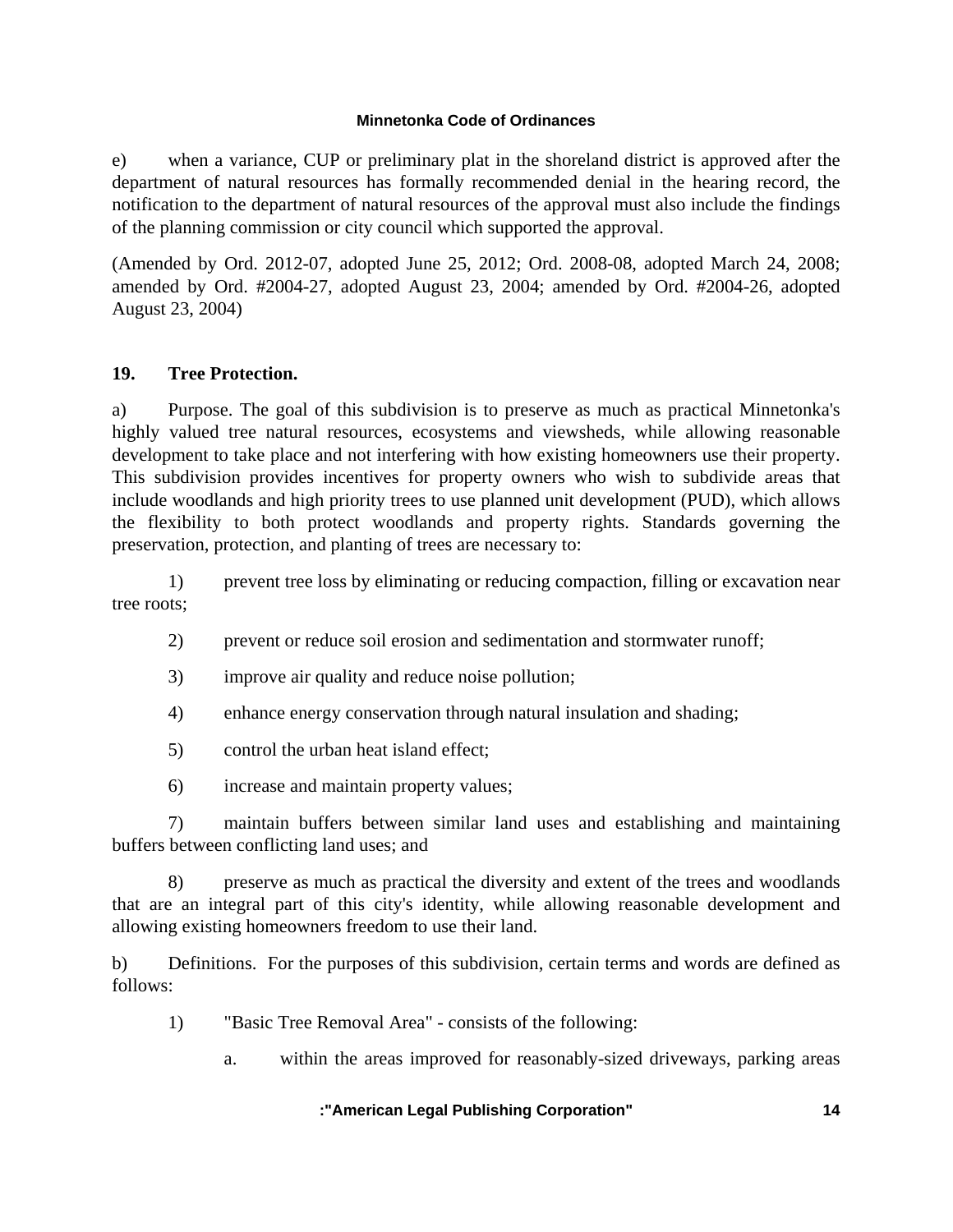and structures without frost footings and within ten feet around those improvements;

b. within the footprints of, and 20 feet around, buildings with frost footings;

 c. in areas where trees are being removed for ecological restoration in accordance with a city-approved restoration plan.

2) "Canopy" - The uppermost layer of a forest, formed by tree crowns.

 3) "Critical root zone" - the minimum area around a tree that must remain undisturbed. The critical root radius is calculated by measuring the tree's diameter at breast height. For each inch of tree diameter, 1.5 feet of root zone radius must be protected. For example, if a tree's dbh is 10 inches, then its critical root zone radius is 15 feet (10 x 1.5 = 15).

 4) "Diameter breast height (dbh)" - the diameter of a tree measured at 4.5 feet above the base of the tree. Multi-stem trees are considered one individual tree and each stem must be measured 4.5 feet above the base of the stem and added together to determine the diameter of the multi-stem tree.

 5) "Protected tree" - a tree that is in a woodland preservation area, or is a high priority tree or significant tree.

 6) "Redevelopment" -- reconstruction of the principal structure if it includes the removal of the principal structure by more than 50% of the square footage of the building footprint or an increase of the square footage of the building footprint by more than 50%.

7) "Sapling" - A young tree.

and

 8) "Understory" - The trees, shrubs, and herbaceous plants that grow in the shade of the forest canopy, including trees that could potentially grow to reach the canopy.

 9) "Woodland preservation area" - a remnant woodland ecosystem that is at least two acres in size regardless of property boundaries, is generally mapped in the city's Minnesota Land Cover Classification System, and although it may be degraded it generally meets the criteria for one of the following types of ecosystems as reasonably determined by the city:

 a. "floodplain forest" - an area populated by deciduous tree species tolerant of seasonal flooding and deposition of silty or sandy soils. The canopy cover is extremely variable, and mature trees are typically greater than 70 feet tall. The dominant tree species in the canopy are silver maple and eastern cottonwood. In floodplain areas with severe flooding, the understory will be sparsely vegetated. Trees in the understory include saplings from the canopy species, green ash, black willow, slippery elm, American elm, boxelder, and hackberry;

 b. "lowland hardwood forest" - an area with a flat terrain populated by deciduous tree species tolerant of periodic soil saturation from seasonally high water tables. The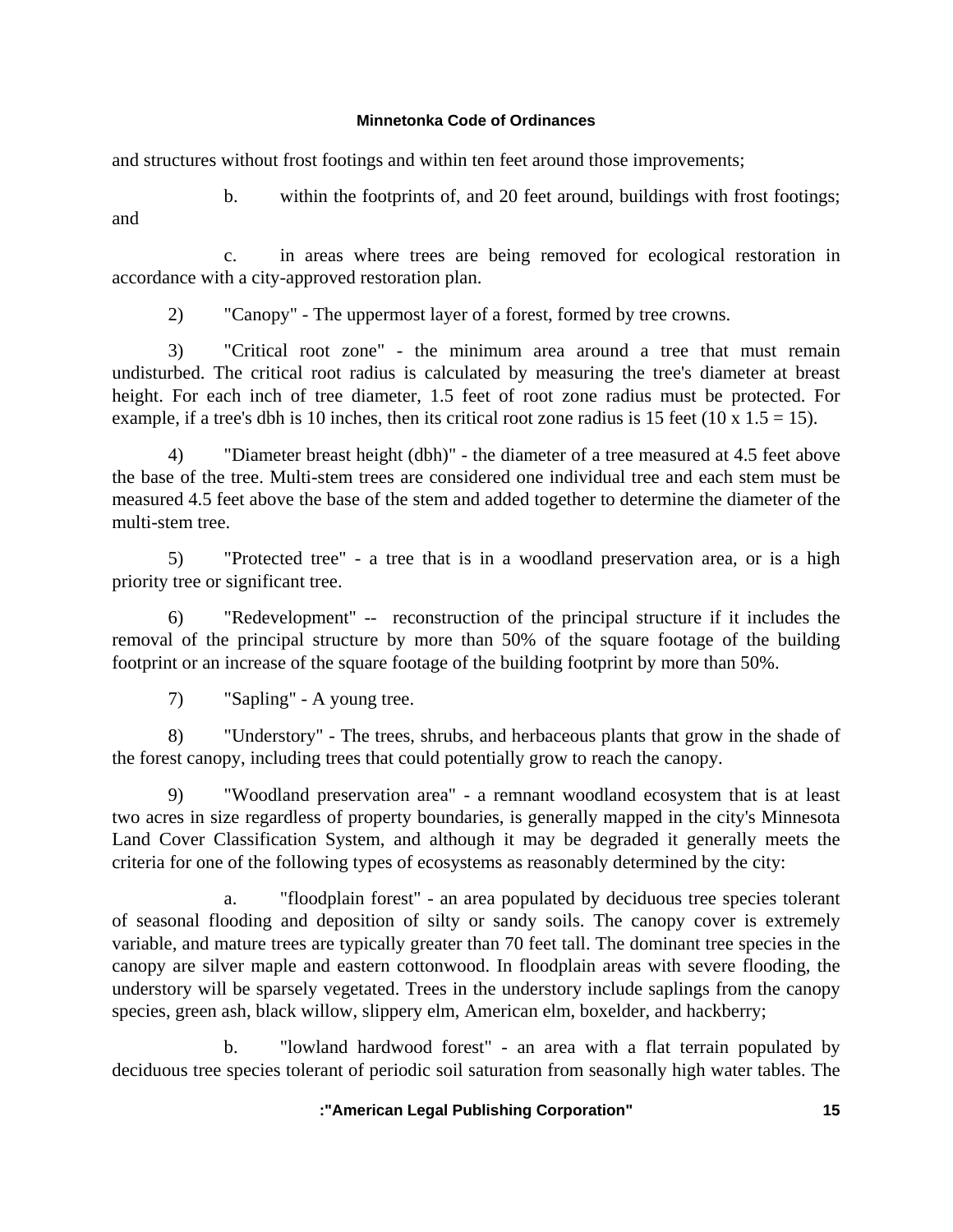soils are moderately well to poorly drained. The dominant tree species in the canopy are American elm, black ash, basswood, bur oak, red oak, white oak, quaking aspen, paper birch, and red maple. Trees in the understory include saplings from the canopy species, slippery elm, green ash, butternut, sugar maple, quaking aspen, balsam poplar, and American hornbeam. The large shrub or small tree layer of the understory is typically dense and can include ironwood, pagoda dogwood, prickly ash, American hazelnut, gray dogwood, and speckled alder;

 c. "maple basswood forest" - an area with well drained soils and populated by a variety of shade-tolerant, fire sensitive, deciduous tree species. The mature trees are straight with narrow crowns greater than 60 feet tall. The dominant tree species in the canopy are basswood and sugar maple but mesic species such as slippery elm, red oak, bur oak, green ash, white ash and black ash may be found as well. Trees in the understory include saplings from the canopy species, bitternut, black cherry, and ironwood. The large shrub or small tree layer of the understory is composed of primarily tree seedlings and herbaceous plants;

 d. "mesic oak forest" - an area populated by tall, single stemmed deciduous trees greater than 60 feet tall that lack spreading lower branches. Mesic oak forests may have a moderately moist habitat, but can be dry depending on the slope and aspect of the forest. The dominant tree species in the canopy include red oak, white oak, and bur oak. Trees in the understory include saplings from the canopy, and fire-sensitive species such as basswood, green ash, bitternut hickory, big-toothed aspen, butternut, northern pin oak, black cherry, paper birch, American elm, boxelder and red maple. The large shrub or small tree layer in the understory tends to be sparse with greater herbaceous plant diversity but can include ironwood, chokecherry, prickly ash, American hazelnut, prickly gooseberry, red-berried elder, nannyberry, juneberry/serviceberry, and pagoda dogwood;

 e. "oak woodland brushland" - an area with a canopy more open than a forest but less open than a savanna. It is characterized by open-grown trees and a distinct shrub layer in well-drained sandy, gravelly soils. The dominant tree species include red oak, northern pin oak, white oak, bur oak, and aspen. When it exists, the trees in the understory include saplings from the canopy, black cherry and red cedar. The large shrub or small tree layer can include American hazelnut, ironwood, juneberry and chokecherry;

 f. "tamarack swamp" - an area that is a forested wetland community dominated by patches of tamarack, a deciduous coniferous tree. The dominant tree species in the canopy include tamarack, black spruce, paper birch, and red maple. The trees in the understory include saplings from the canopy and the large shrub or small tree layer can include speckled alder and red osier dogwood; or

 g. "willow swamp" - an area that is a forested wetland community or an area with seasonally flooded soils and scattered-to-dense shrub cover. The dominant tree species in the canopy include black willow and speckled alder. The trees in the understory include saplings from the canopy and the large shrub or small tree layer can include several species of willow and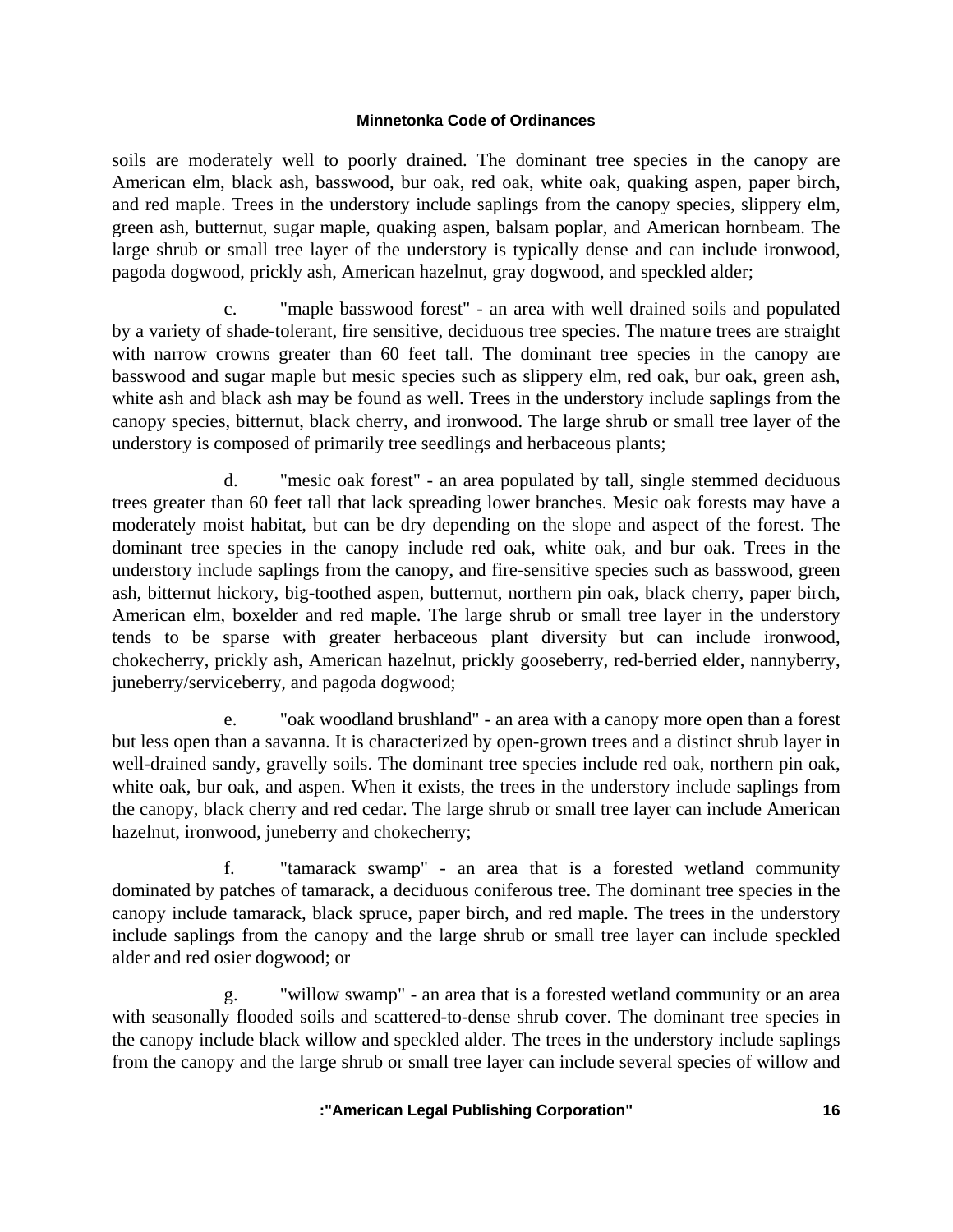dogwood.

 10) "High priority tree" - a tree that is not in a woodland preservation area but is still important to the site and the neighborhood character, that is structurally sound and healthy, and that meets at least one of the following standards:

 a. a deciduous tree that is at least 15 inches dbh, except box elders, elm species, poplar species, willow, silver maple, black locust, amur maple, fruit tree species, mulberry, and Norway maple.

 b. a coniferous tree that is at least 20 feet in height, except a Colorado spruce that is not in a buffer as described in subparagraph  $(b)(10)(c)$ ; or

a tree that is in a group of deciduous trees that are at least eight inches dbh or coniferous trees that are at least 15 feet in height, that provide a buffer or screening along an adjacent public street, and that are within 50 feet of an arterial road and 35 feet of a minor collector, local, or private street and a trail.

 11) "Significant tree" - a tree that is structurally sound and healthy and that is either a deciduous tree at least eight inches dbh or a coniferous tree at least 15 feet in height.

c) City authority. To preserve protected trees, the city may:

- 1) require and enforce a tree preservation plan as described in paragraph (d) below;
- 2) specify trees or groups of trees for preservation;
- 3) specify grading limits;

 4) require the clustering of buildings or the relocation of roads, drives, buildings, utilities or storm water facilities when this would preserve protected trees;

5) grant variances;

 6) specify time periods in which tree cutting, trimming or injury may not occur in order to prevent the spread of disease; and

 7) require conservation easements or other legal means to ensure that woodland preservation areas or groups of high priority trees or significant trees are not intentionally destroyed after the development has been approved.

d) Tree Preservation Plan. A tree preservation plan is required as part of an application for a preliminary plat, lot division, conditional use permit, variance, grading permit, site and building plan review, wetland/floodplain alteration permit, or building permit, except a grading permit and building permit for R-1 property when no tree mitigation is required under (e)(1) below. If the exception applies and if the property owner retains a contractor to do the work, the contractor must submit a plan showing the proposed construction limits on the property and must not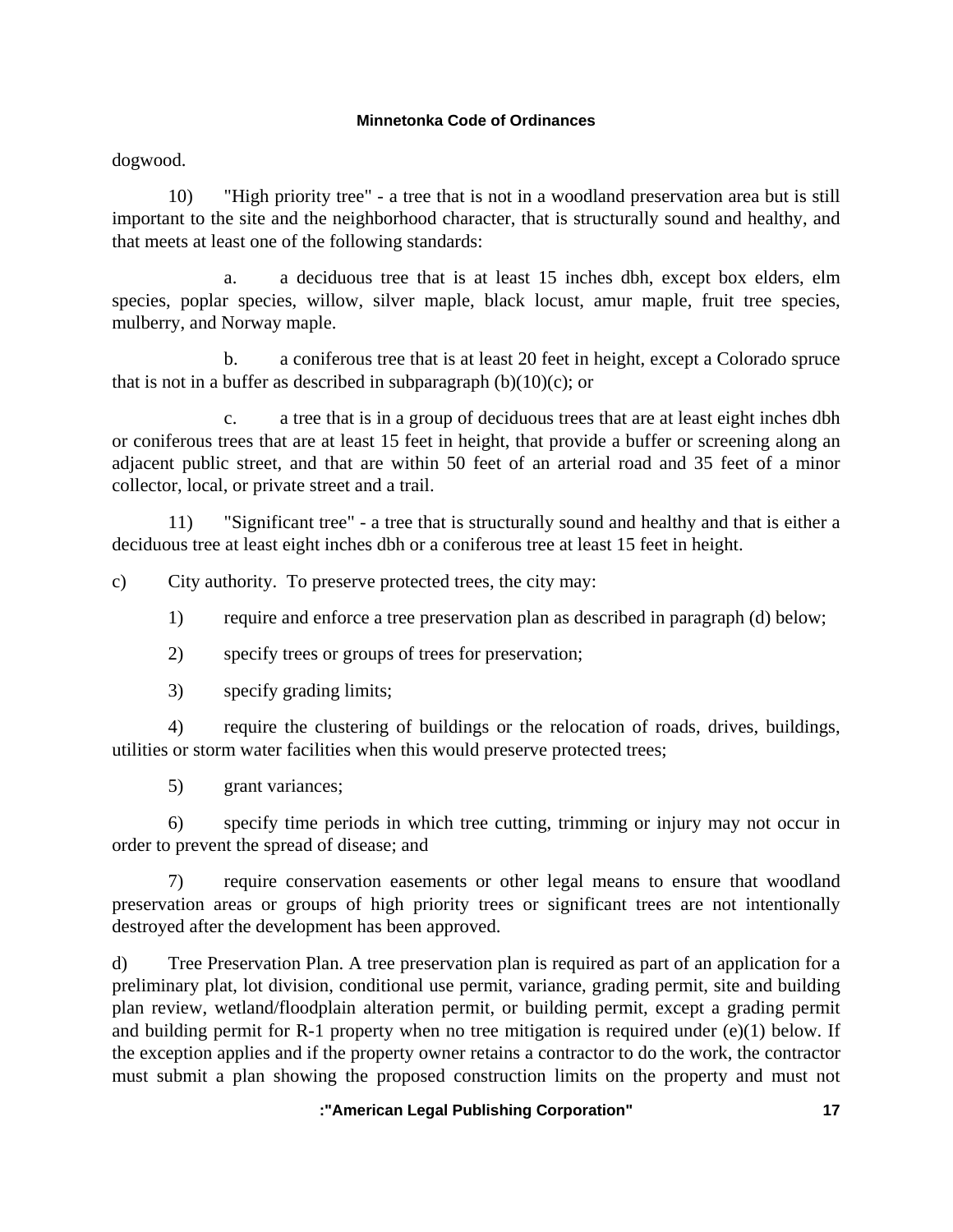remove any trees outside the specified construction limits. A tree preservation plan must include:

1) a tree inventory that meets the following criteria:

 a. The species, sizes, and locations of high priority trees, significant trees, and trees in woodland preservation areas must be shown, regardless of health. Dead or structurally unsound trees should be noted as such in the inventory.

 b. Canopy species that exist in woodland preservation areas, including those that are in the understory, must be inventoried if they are four inches dbh or larger. Understory trees, excluding canopy species, and large shrubs that exist in woodland preservation areas must be inventoried if they are two inches dbh or larger.

 c. The size of high priority trees and significant trees must be inventoried regardless of location.

 d. The size of coniferous trees must be recorded in dbh and approximate height.

 e. Invasive species such as buckthorn and honeysuckle should not be inventoried.

 2) a site plan that shows the dbh, location and size of the critical root zone for each protected tree, the trees to be removed, the trees to be preserved, the proposed construction limits, and the proposed tree protection methods in addition to construction limit fencing. If grading or construction limits are outside of a woodland preservation area, the trees in that woodland preservation area may be grouped together.

e) Tree Removal and Preservation. Removal of protected trees is prohibited except as follows:

1) Existing Structures.

 a. R-1 zone: On property that is zoned R-1 and that has an existing principal structure, protected trees may be removed without any mitigation if the principal structure has been in existence and not externally expanded for at least two years after (1) a final building permit inspection or a certificate of occupancy was issued and (2) all of its final landscaping or ground cover was installed.

 b. All other zones: On property that is not zoned R-1 and that has an existing principal structure, protected trees may be removed subject to the same standards applicable to R-1 property if no site improvements are undertaken and the owner complies with the required tree preservation and landscape plan for the property.

- 2) Existing Vacant Parcels of Land, Redevelopment, Site Improvements.
	- **:"American Legal Publishing Corporation" 18** a. R-1: For the construction of a principal structure on a vacant R-1 lot or for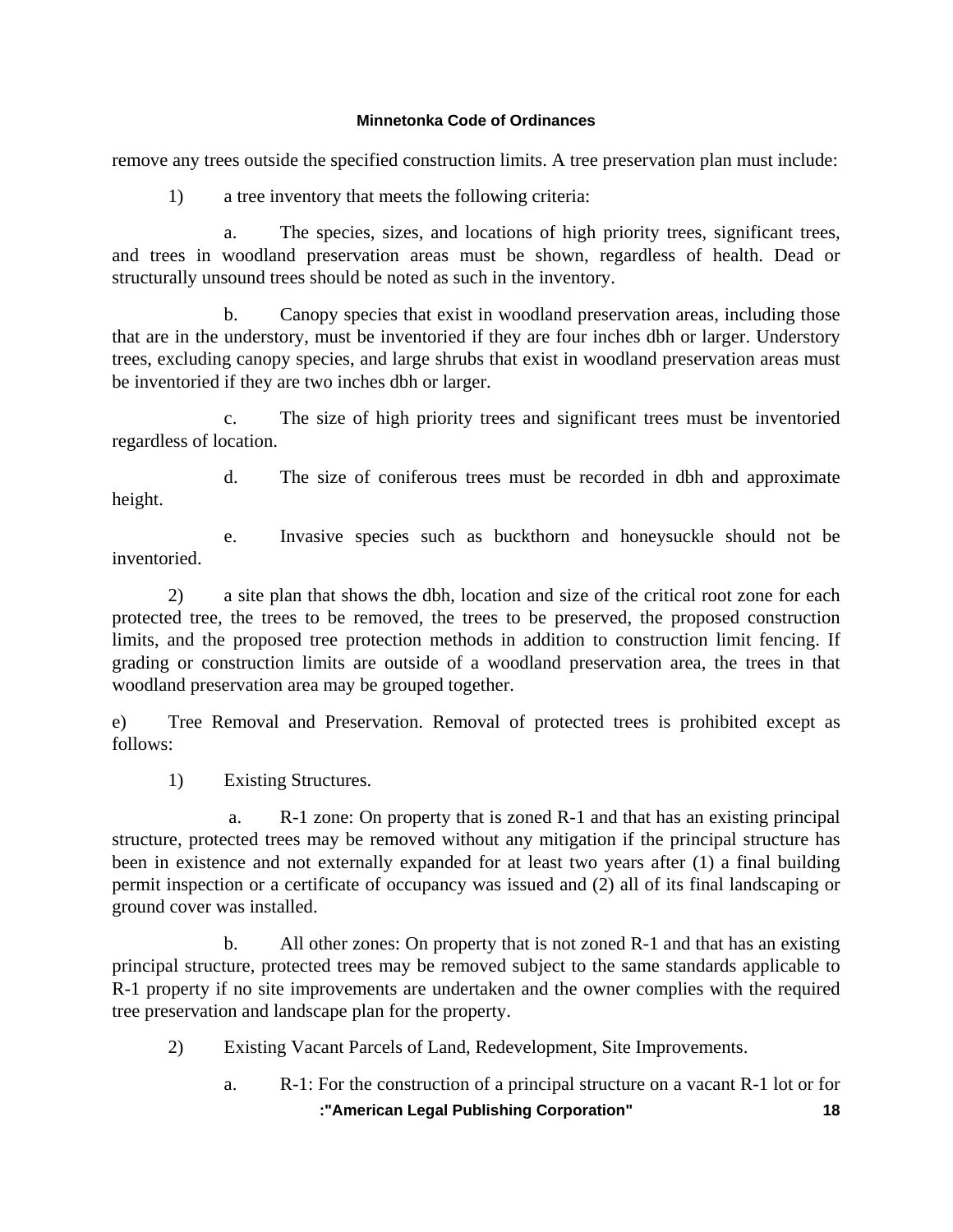redevelopment of an existing R-1 lot, protected trees may be removed with no mitigation only within the "basic tree removal area".

 b. All other zones: On property not zoned R-1, for the construction of a principal structure on a vacant lot with no principal structure, for redevelopment of an existing lot, or for site improvements to an existing lot, protected trees may be removed with no mitigation only:

1. within the basic tree removal area; and

 2. within the width of required easements for public and private streets and utilities, except that only significant trees may be removed in areas of required surface water ponding. The removal of woodland preservation area trees or high priority trees for surface water ponding must be mitigated.

 c. The removal of protected trees under this subsection 2 must also comply with the general removal requirements under subsection 4 below.

3) Subdivisions.

 a. Significant trees may be removed for any construction in a subdivision of land without mitigation only:

1. within the basic tree removal area; and

 2. within the width of required easements for public and private streets and utilities, including areas required for surface water ponding.

 b. If more than 35% of the site's high priority trees or more than 25% of a woodland preservation area on the site are to be removed for any construction in a subdivision of land, there can be no more than one lot per developable acre of land. High priority trees and trees within a woodland preservation area may be removed for any construction in a subdivision of land without mitigation only:

1. for the basic tree removal area; and

 2. for the width of required easements for public and private streets and utilities, except in areas of required surface water ponding. The removal of high priority trees or trees in woodland preservation areas for surface water ponding must be mitigated.

 c. A subdivision of land that proposes to remove more than 35% of the site's high priority trees or more than 25% of a woodland preservation area on the site can be developed up to the full density normally allowed under other development regulations in the applicable zoning district if the property is developed under an approved planned unit development (PUD). There is no minimum size required for a PUD in this situation. In reviewing a PUD application, the city will consider the extent to which steps are taken to preserve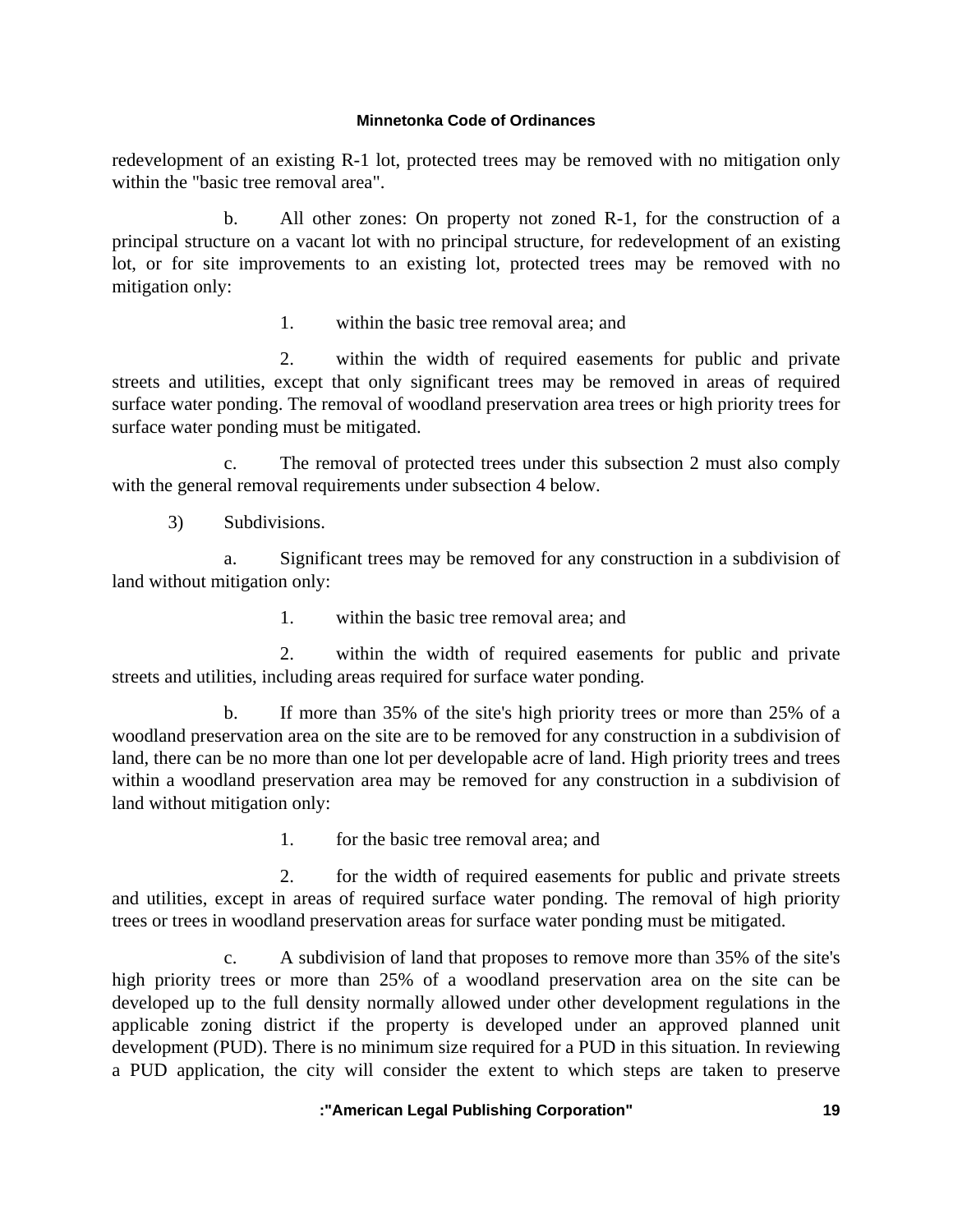protected trees, such as:

 1. using creative design, which may include the clustering of homes, reducing lot sizes, reducing or expanding normal setbacks, custom grading, retaining walls, buffers, and establishing the size and location of building pads, roads, utilities and driveways;

 2. preserving the continuity of woodland preservation areas by developing at the edges of those areas rather than at the core;

 3. exercising good faith stewardship of the land and the trees both before subdivision and after, including the use of conservation easements when appropriate; and

 4. minimizing the impact to the character of the existing landscape and neighborhood.

 d. The removal of protected trees under this subsection 3 must also comply with the general removal requirements under subsection 4 below.

 4) General removal requirements. The removal of protected trees under subsections (2) and (3) must also comply with the following general requirements:

 a. Principal structures and associated facilities must be located to maximize tree preservation. The city may specify the location of the principal structures and associated facilities in order to ensure a reasonable amount of tree preservation.

 b. Any tree removed outside of the specified allowable tree removal areas must be mitigated as specified below.

 c. The applicant must comply with any approved tree preservation or landscape plan.

 d. Trees required to be saved as part of a subdivision approval must remain on a lot for two years after the final building permit inspection or certificate of occupancy is issued for the principal structure, whichever is later. Any tree that dies solely of natural causes such as disease or wind is exempt from this section.

 e. Each protected tree that is removed in violation of ordinance requirements is a separate violation of the city code.

 5) Greater Public Good. The city council may allow the removal of protected trees contrary to the provisions in subparagraphs  $(1) - (4)$  if it determines that there is a greater public good such as:

a. providing reasonable use or access to the property;

b. providing affordable housing;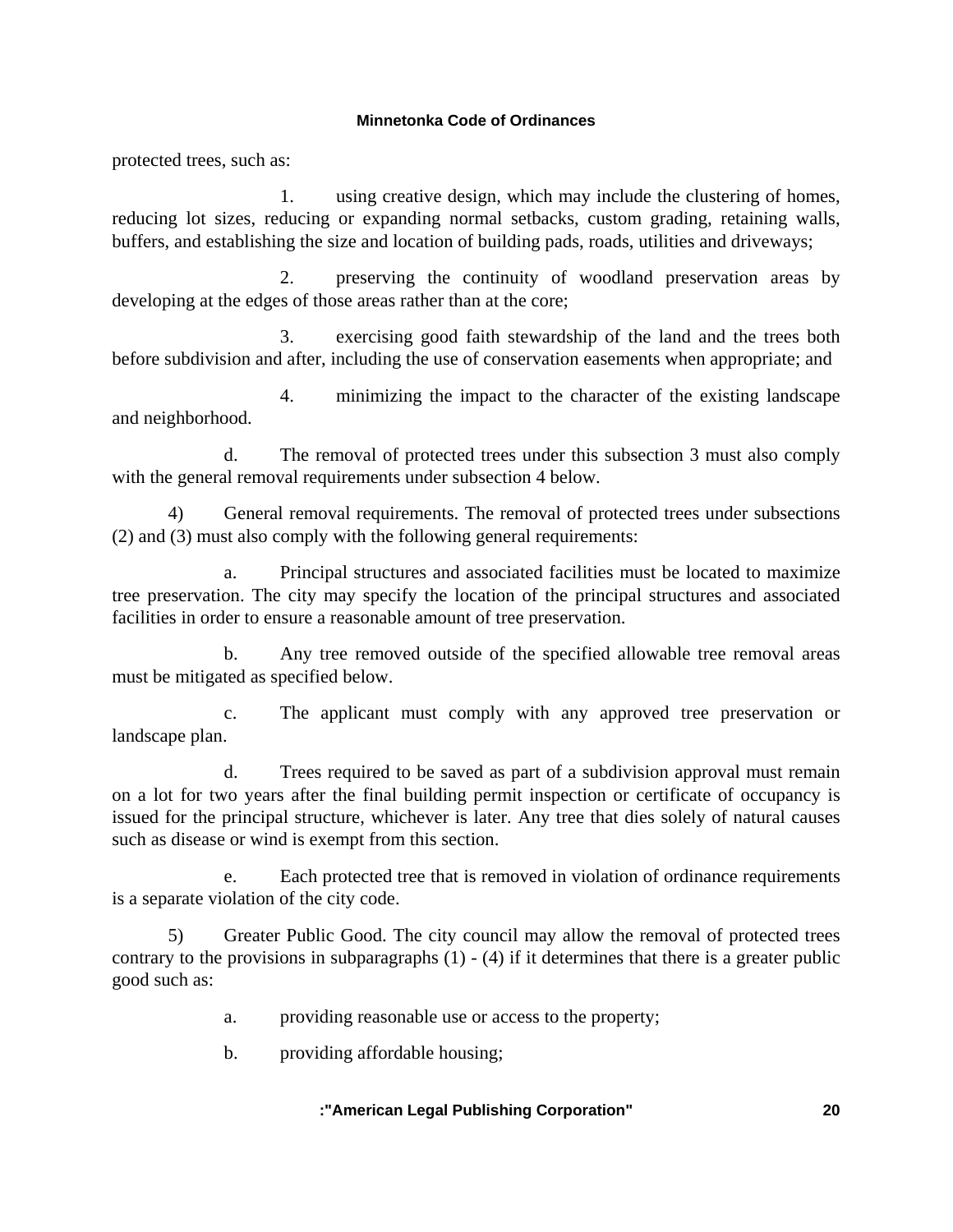c. allowing for the creation or rehabilitation of a public road or trail;

 d. providing for a public utility service, such as a transmission line, ponding or a water tower;

- e. allowing for the creation or rehabilitation of a public park; or
- f. enabling redevelopment in a designated redevelopment area.

f) Tree Mitigation.

 1) When tree mitigation is required, the applicant must submit a tree mitigation plan for staff review and approval. The plan must indicate the number of inches or feet of mitigation trees, the species and quantity of each species, and the caliper size or feet and location for each replacement tree. The plan may not be comprised of more than 25 percent of the same species or size unless approved by the city. The plan must comply with the mitigation standards required below. The applicant must implement the tree mitigation plan approved by city staff.

 2) Specific mitigation standards. Mitigation for tree removal of trees in woodland preservation areas, high priority trees, and significant trees must meet the following specific standards;

a. Mitigation rate.

 1. A tree or large shrub that is in a woodland preservation area or is a high priority tree must be replaced at the rate of one inch for each inch in diameter of a deciduous tree that was removed and at the rate of one foot for each foot in height of a coniferous tree that was removed; and

2. A significant tree must be replaced with one two-inch tree.

b. Mitigation species.

 1. Trees and large shrubs in woodland preservation areas must be replaced with species found in that eco-type as specified on the list of acceptable replacement species on file with the city;

 2. High priority trees must be replaced with species of a similar type that are normally found growing in similar conditions and that are included on the list of acceptable replacement species on file with the city;

 3. Significant trees may be replaced with any tree species other than ash, box elder, silver maple, willow, Norway maple, amur maple and Colorado spruce, as approved by city staff; and

- c. Mitigation size.
	- **:"American Legal Publishing Corporation" 21** 1. Replacement sizes for woodland preservation areas and high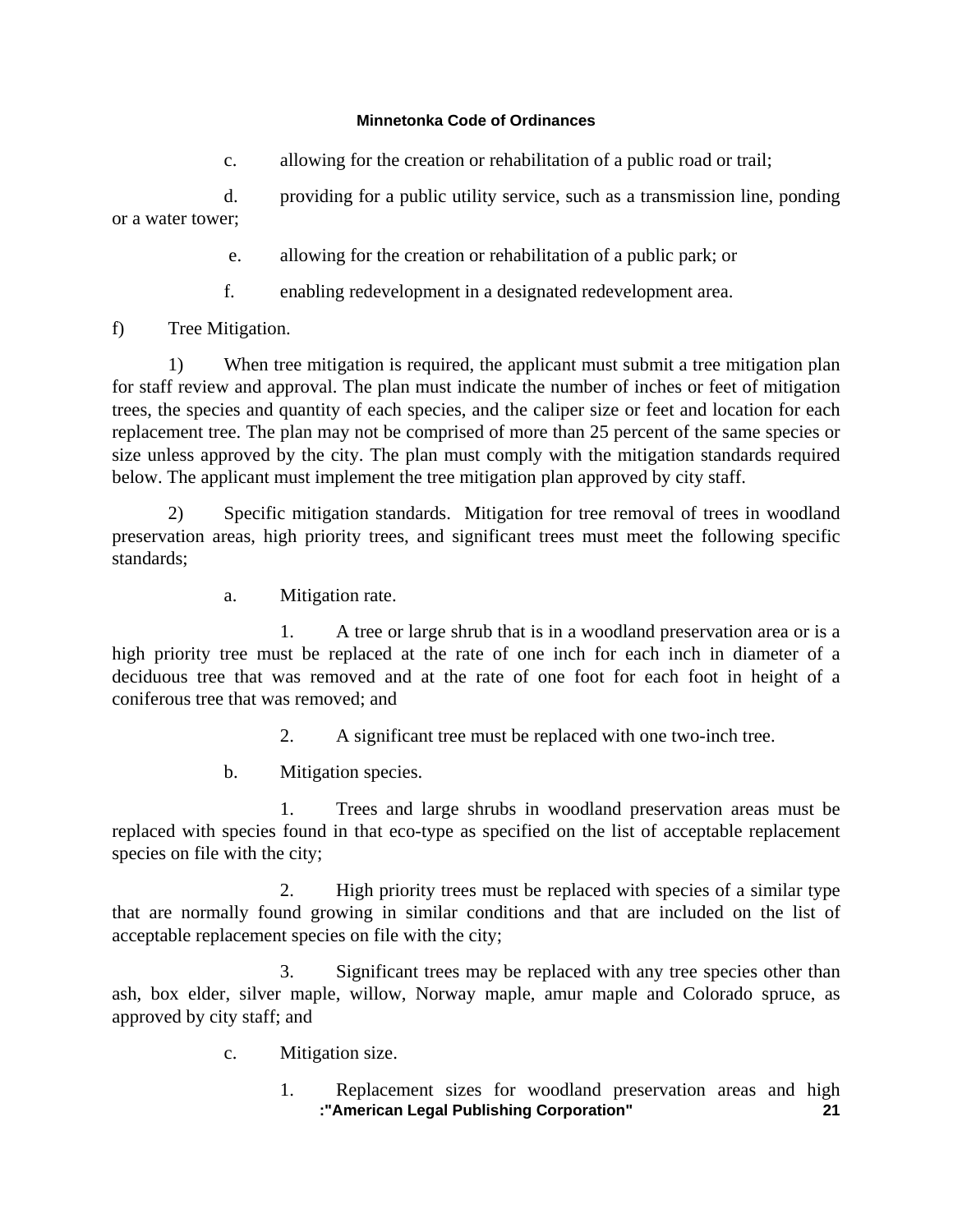priority trees are:

 a) not less than one and one quarter inches but not more than three inches dbh for deciduous balled and burlapped trees, and not less than three inches but not more than six inches dbh for spade-moved deciduous trees;

 b) not less than 7 gallon stock for understory or small trees and not less than 3 gallon stock for shrubbery; and

 c) not less than six feet but not more than eight feet in height for balled and burlapped coniferous trees, and not less than eight feet but not more than 14 feet in height for spade-moved coniferous trees.

 2. The city may allow larger balled and burlapped or spade moved trees if these trees are accompanied with a three year guarantee. Other size substitutions, based on site characteristics, may be allowed at the reasonable discretion of the city,

3. Replacement size for a significant tree is not less than a two-inches

dbh.

3) General mitigation standards:

 a. All replacement trees and shrubs must meet the American Standard for Nursery Stock and the American National Standard relating to planting guidelines, quality of stock and appropriate sizing of the root ball for balled and burlapped, potted and spade-moved tree.

 b. If the city determines in its reasonable discretion that there is no appropriate location for some or all of the required replacement trees, those trees may not be required.

 c. Replacement trees must be planted on the same property or development area from which the trees were removed.

 d. A tree will be considered removed if girdled, if 30 percent or more of the trunk circumference is injured, if 30% or more of the crown is trimmed, if an oak is trimmed between April 1st and July 15th, or if the following percentage of the critical root zone is compacted, cut, filled or paved: 30 percent of the critical root zone for all species, except 40 percent for ash, elm, poplar species, silver maple and boxelder.

 e. Development that is subject to landscape requirements in sections 300.27 and 300.31 must meet the minimum landscape requirements of the applicable section. Trees planted as part of a required landscaping plan may be counted as replacement trees under this section, at the city's discretion.

f. The required mitigation trees must be replaced by the current property